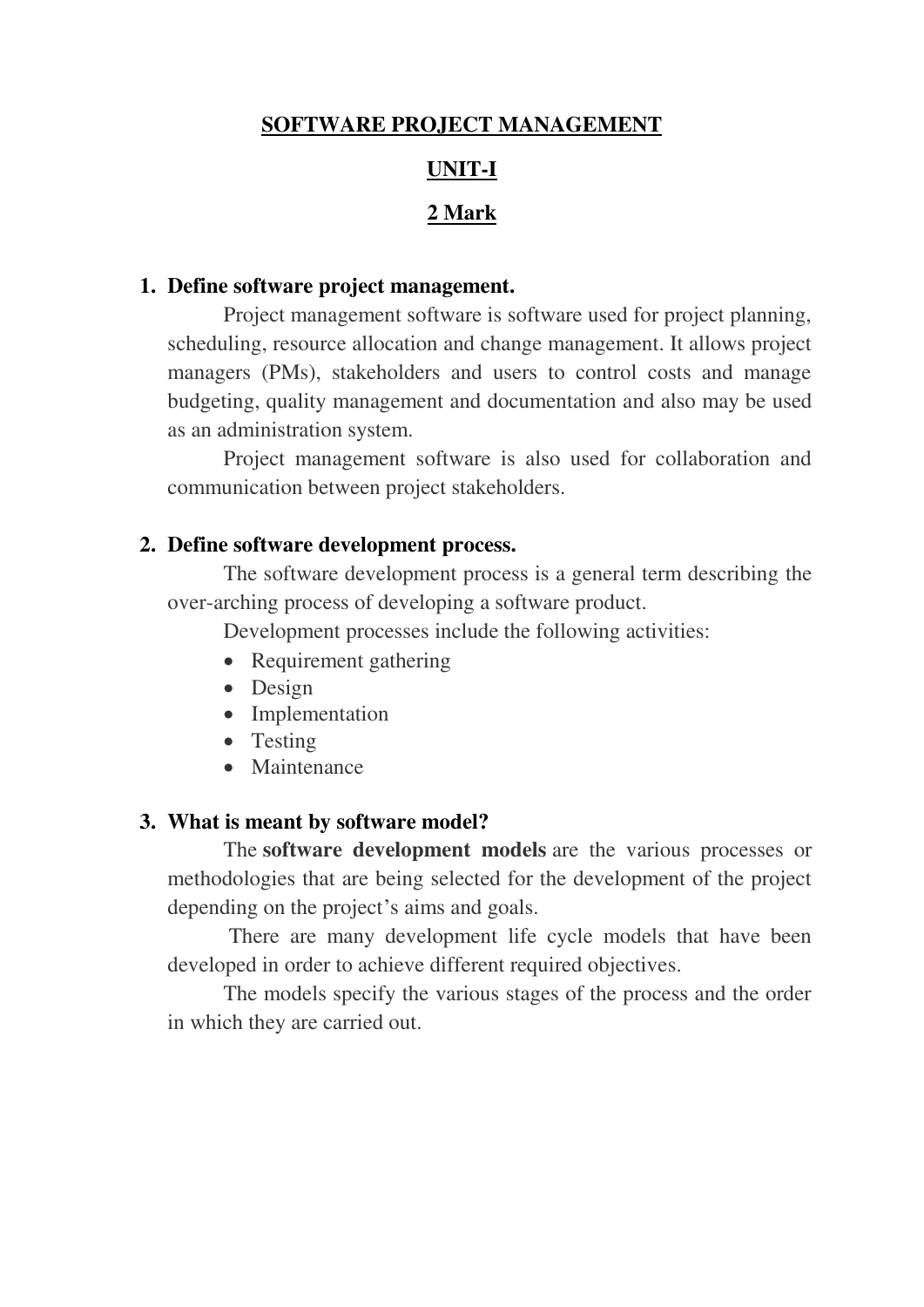## **4. Define Project Activities.**

**Project activities planning and scheduling** is the first process group of project time management.

Developing the project implementation schedule is the second group.

## **5. Define project activity tailoring.**

**Project Tailoring** means adapting requirements and specifications of a project to current operational needs of an organization through reviewing, modifying and supplementing the project data.

## **6. List out management tools.**

- Gantt chart
- PERT chart
- Critical path analysis

# **5 mark**

## **1. Explain software development process**

 The process of software development services in India goes through a series of stages in step wise fashion that almost every developing company follows.

Known as the 'software development life cycle,' these six steps include planning, analysis, design, development & implementation, testing & deployment and maintenance.



- **Planning**: Without the perfect plan, calculating the strengths and weaknesses of the project, development of software is meaningless.
- **Analysis**: This step is about analysing the performance of the software at various stages and making notes on additional requirements. Analysis is very important to proceed further to the next step.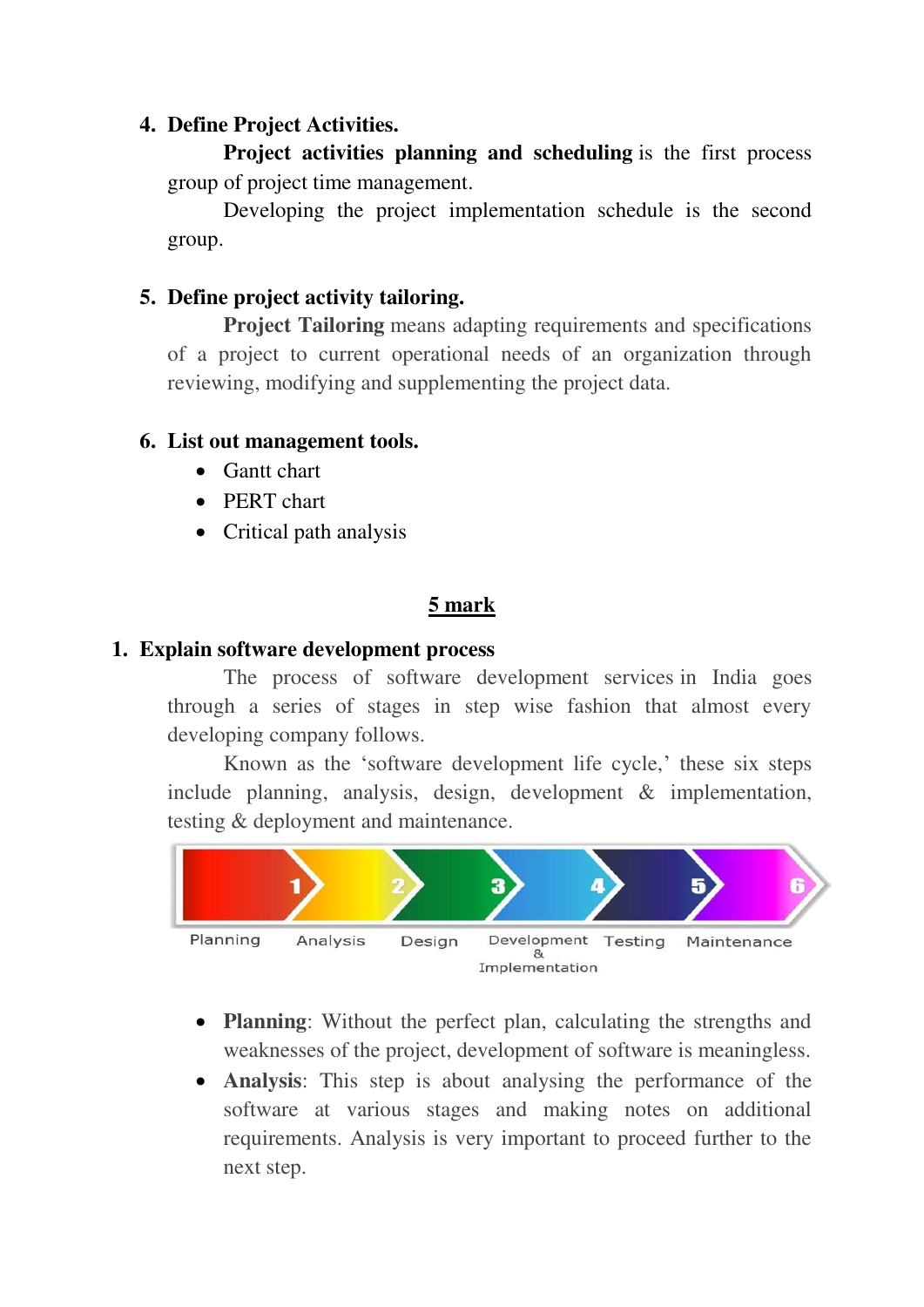- **Design**: Once the analysis is complete, the step of designing takes over, which is basically building the architecture of the project.
- **Development & Implementation**: The actual task of developing the software starts here with data recording going on in the background.
- **Testing**: The testing stage assesses the software for errors and documents bugs if there are any.
- **Maintenance**: Once the software passes through all the stages without any issues, it is to undergo a maintenance process wherein it will be maintained and upgraded from time to time to adapt to changes.

## **2. Explain Risk Management process.**

There are following activities involved in risk management process:

- **Identification** Make note of all possible risks, which may occur in the project.
- **Categorize** Categorize known risks into high, medium and low risk intensity as per their possible impact on the project.
- **Manage** Analyse the probability of occurrence of risks at various phases. Make plan to avoid or face risks. Attempt to minimize their side-effects.
- **Monitor** Closely monitor the potential risks and their early symptoms. Also monitor the effects of steps taken to mitigate or avoid them.

# **3. Explain Activity tailoring.**

**Project Tailoring** means adapting requirements and specifications of a project to current operational needs of an organization through reviewing, modifying and supplementing the project data.

It is a consistent process to ensure that the project is performed correctly according to the organization's operational and business requirements. The process is carried out when the project is finished and there is a need to tailor or fit its product to the business needs.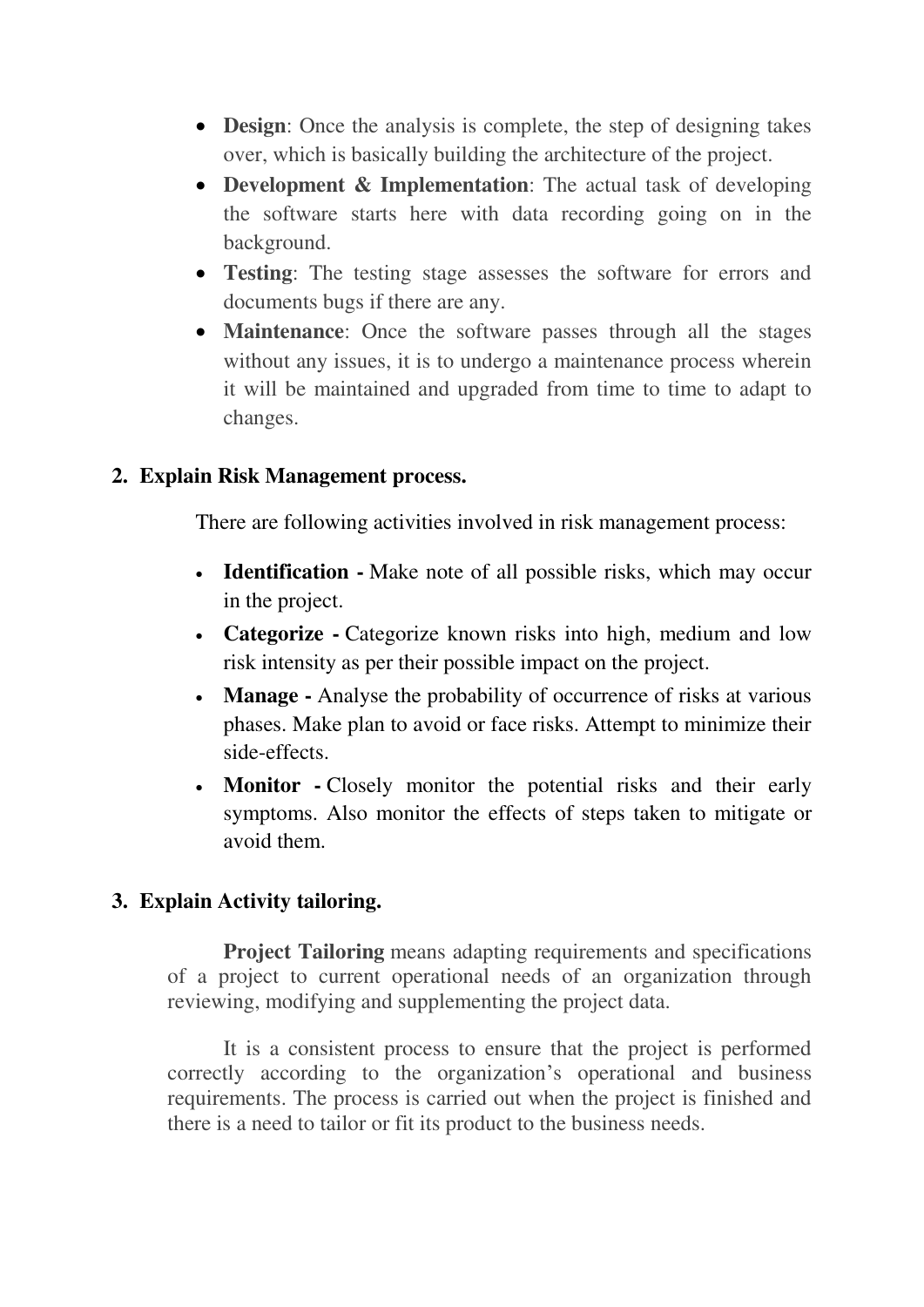Tailoring a project is intended to help a management team to ensure that planning, control, governance and use of the project and its deliverables are done in the right way so that the team can continue work towards project deployment and maintenance.

The team needs to be sure that the project approach, strategies, controls, processes, roles, jobs and other content are aligned with organizational goals.

There are four criteria for evaluating a project and tailoring it to operational and business needs. These criteria are:

- An amount of internal effort involved in executing project work, including technical work, planning, implementation.
- An amount of external effort involved in delivering project results, including investments, capital expenditures, third-party consultation costs.
- The total project duration measured in units of time (weeks, months, years).
- Business value delivered by the project.

#### **10 mark**

#### **1. Briefly explain the concept of Management tools.**

The risk and uncertainty rises multifold with respect to the size of the project, even when the project is developed according to set methodologies.

There are tools available, which aid for effective project management. A few are described -

#### **Gantt Chart**

Gantt charts was devised by Henry Gantt (1917). It represents project schedule with respect to time periods.

It is a horizontal bar chart with bars representing activities and time scheduled for the project activities.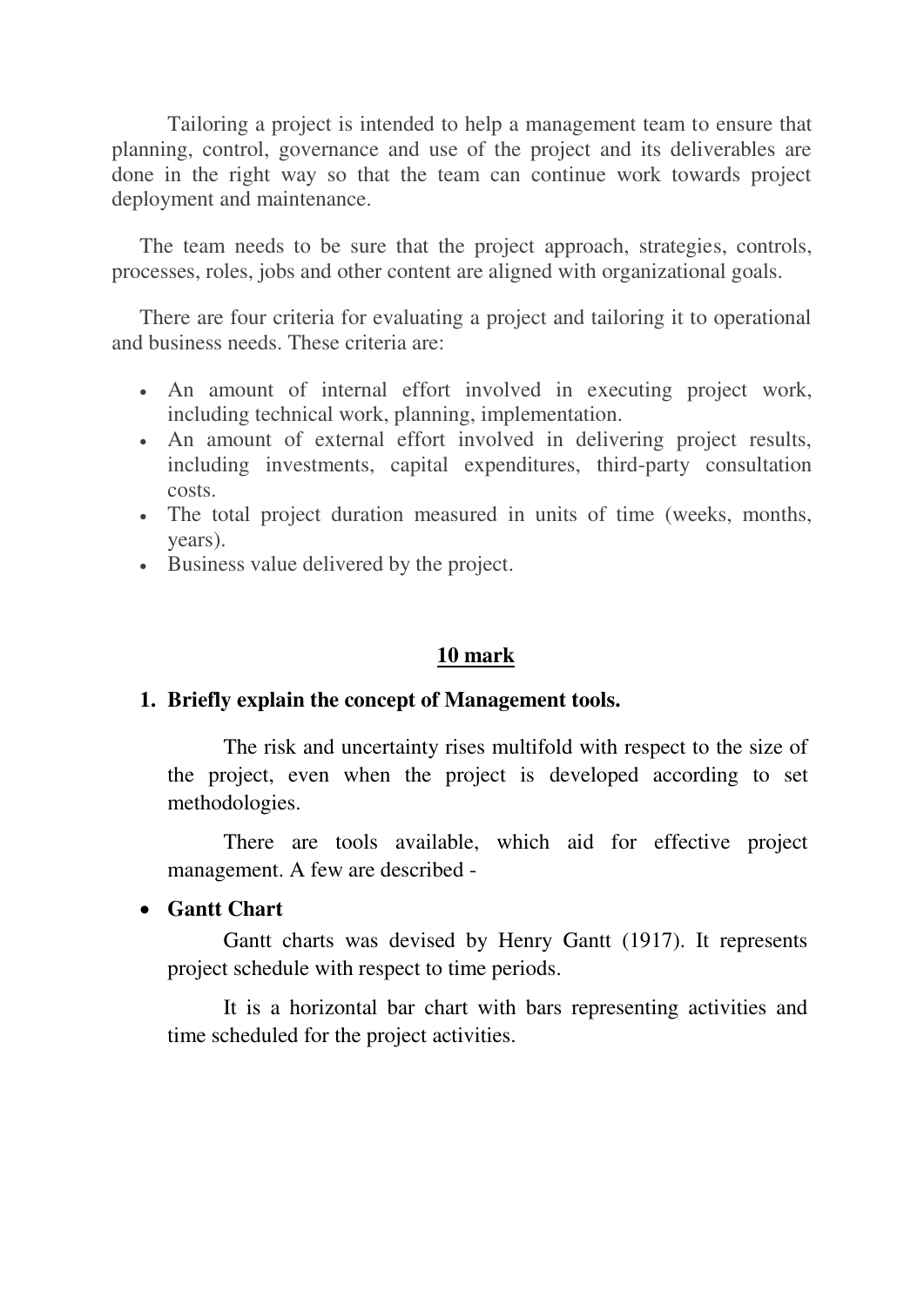| Weeks 1                   | $\overline{2}$ | з | 4 | 5 | 6 | 7 | 8 | 9 | 10 |  |
|---------------------------|----------------|---|---|---|---|---|---|---|----|--|
| <b>Project Activities</b> |                |   |   |   |   |   |   |   |    |  |
|                           |                |   |   |   |   |   |   |   |    |  |
| Planning                  |                |   |   |   |   |   |   |   |    |  |
|                           |                |   |   |   |   |   |   |   |    |  |
| Design                    |                |   |   |   |   |   |   |   |    |  |
|                           |                |   |   |   |   |   |   |   |    |  |
| Coding                    |                |   |   |   |   |   |   |   |    |  |
|                           |                |   |   |   |   |   |   |   |    |  |
| <b>Testing</b>            |                |   |   |   |   |   |   |   |    |  |
|                           |                |   |   |   |   |   |   |   |    |  |
| <b>Delivery</b>           |                |   |   |   |   |   |   |   |    |  |
|                           |                |   |   |   |   |   |   |   |    |  |

## **PERT Chart**

PERT (Program Evaluation & Review Technique) chart is a tool that depicts project as network diagram.

It is capable of graphically representing main events of project in both parallel and consecutive way. Events, which occur one after another, show dependency of the later event over the previous one.



Events are shown as numbered nodes. They are connected by labeled arrows depicting sequence of tasks in the project.

#### **Resource Histogram**

This is a graphical tool that contains bar or chart representing number of resources (usually skilled staff) required over time for a project event (or phase).

Resource Histogram is an effective tool for staff planning and coordination.

| <b>Staff</b>     |   | Day Day Day Day Day Day Day Day<br>2 |   |   |                      |   |   |
|------------------|---|--------------------------------------|---|---|----------------------|---|---|
| <b>Designer</b>  | 4 | 4                                    | з | з | $\mathbf{2}^{\circ}$ | 2 |   |
| <b>Developer</b> | 0 | O                                    |   | 2 | 4                    | 4 | з |
| <b>Tester</b>    | 0 | 0                                    | 0 | 0 | $\mathbf{2}$         | 2 | 2 |
| <b>Total</b>     | 4 | 4                                    | 4 | 5 | 8                    | 8 | 6 |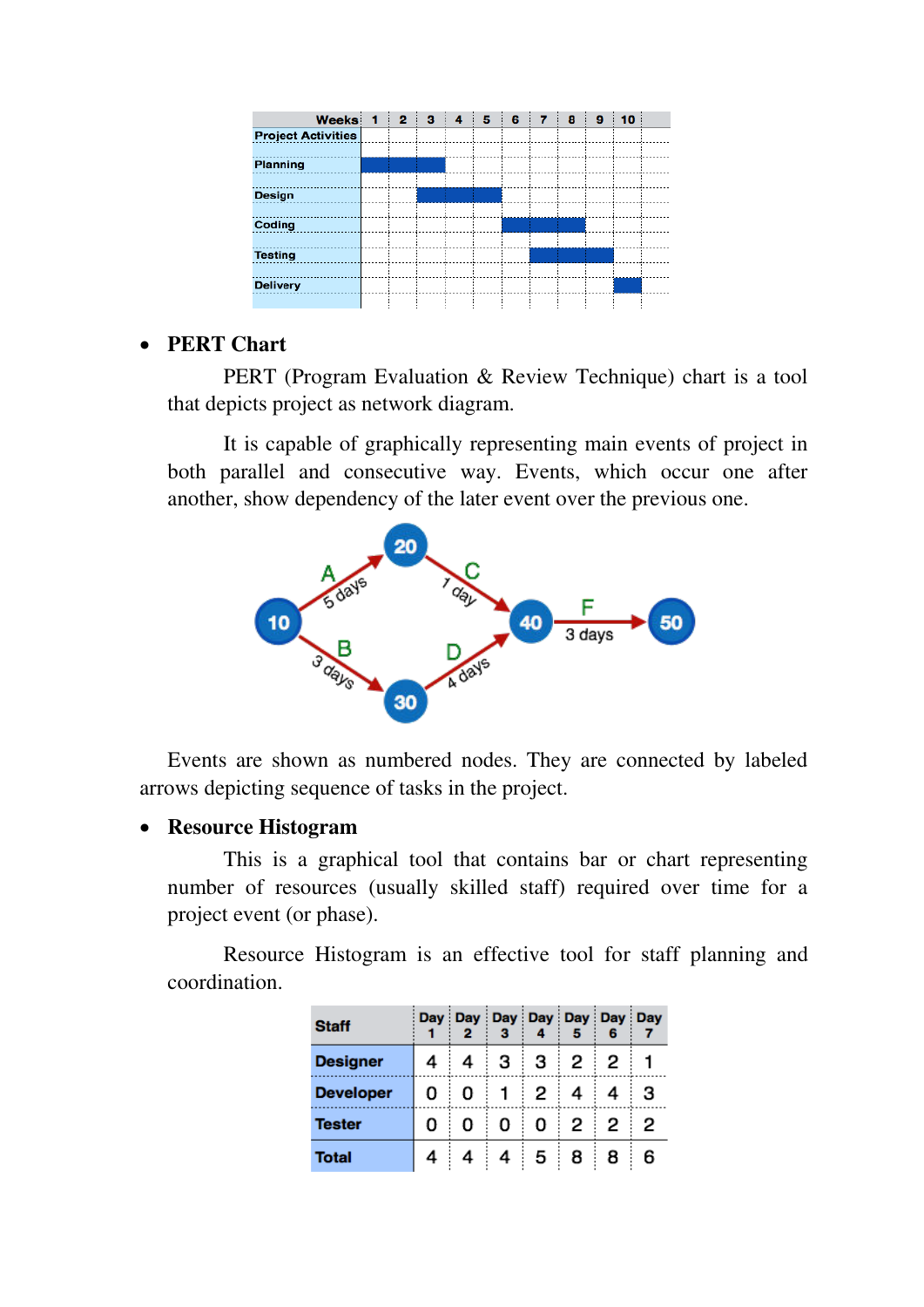## **Critical Path Analysis**

This tools is useful in recognizing interdependent tasks in the project. It also helps to find out the shortest path or critical path to complete the project successfully.

Like PERT diagram, each event is allotted a specific time frame. This tool shows dependency of event assuming an event can proceed to next only if the previous one is completed.

The events are arranged according to their earliest possible start time. Path between start and end node is critical path which cannot be further reduced and all events require to be executed in same order.

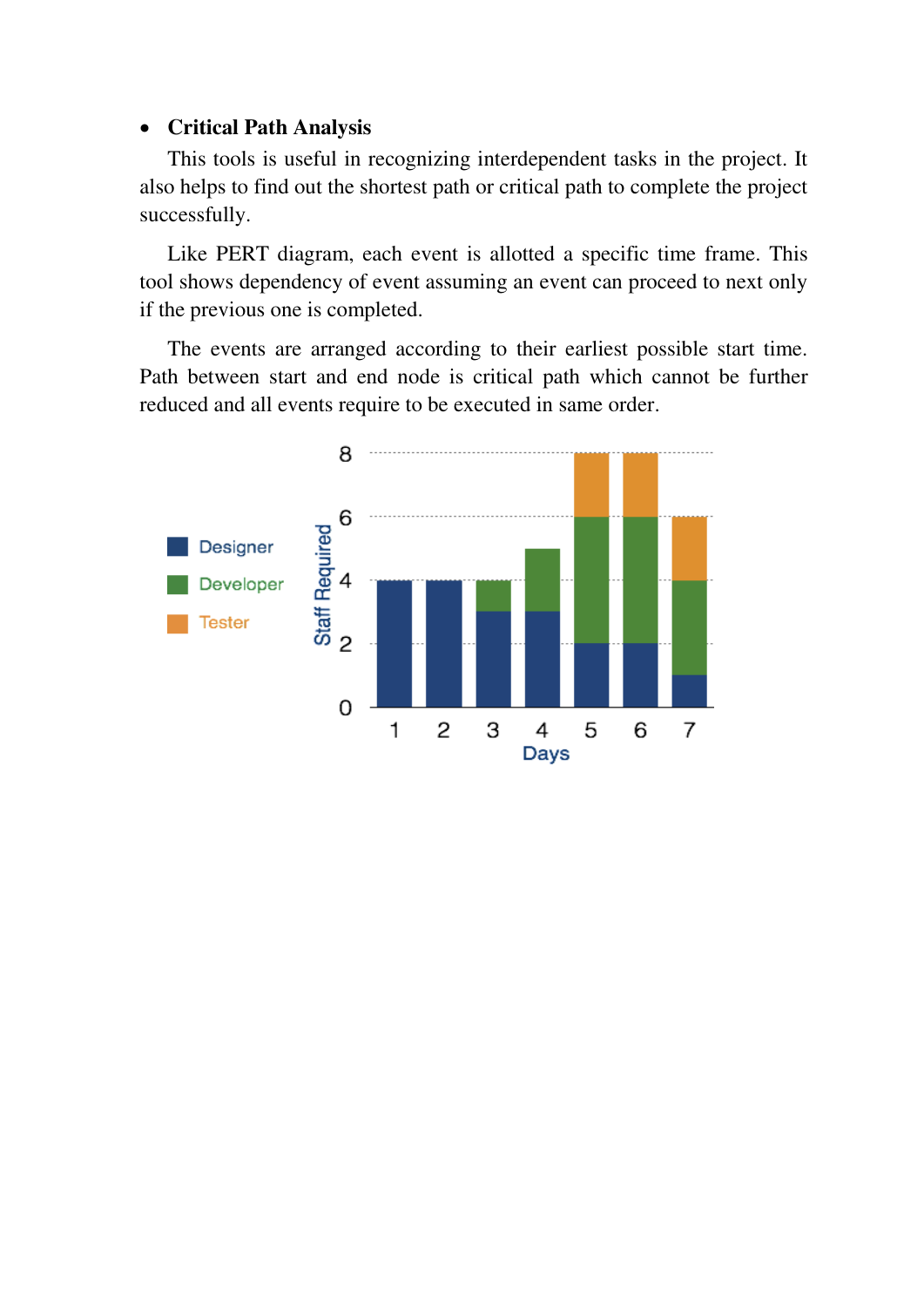### **UNIT-II**

#### **2 Mark**

#### **1. Define project planning.**

Project planning is a procedural step in project management, where required documentation is created to ensure successful project completion.

 Documentation includes all actions required to define, prepare, integrate and coordinate additional plans.

The project plan clearly defines how the project is executed, monitored, controlled and closed.

#### **2. What is meant by top down approach?**

Top-down [design](https://www.tutorialspoint.com/) takes the whole [software](https://www.tutorialspoint.com/) system as one entity and then decomposes it to achieve more than one sub-system or component based on some characteristics.

#### **3. Define bottom up approach.**

The bottom up [design](https://www.tutorialspoint.com/) model starts with most specific and basic components. It proceeds with composing higher level of components by using basic or lower level components.

#### **4. Define project activities.**

**Project Activities** are the smallest identifiable and measurable pieces of work planned for completion throughout a project.

They aim to accomplish project work by converting available inputs into desired outputs, while consuming allocated resources.

Project activity is often used as an alternative term to project task.

#### **5. Define critical path.**

The technical definition of the [critical path](https://www.thebalance.com/critical-path-method-scheduling-844481) in a sequence of networked work packages is the path with the least amount of slack.

In practical terms, this path is the sequence of events that if any are delayed, will delay the entire project.

And in even simpler terms, the critical path is the sequence of tasks that will take the longest to complete to deliver the project.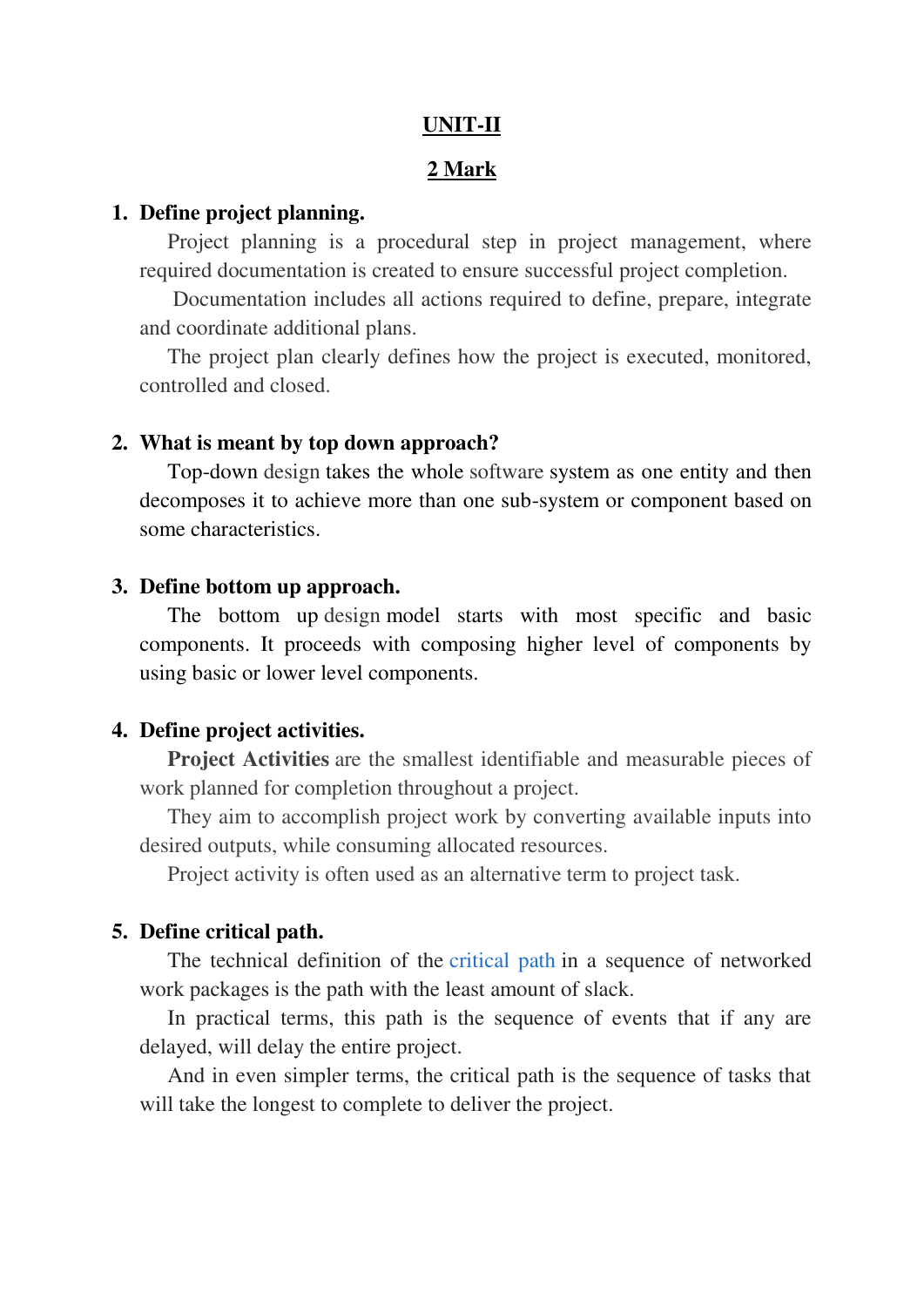## **6. Define stakeholder.**

A person, group or organization that has interest or concern in an organisation, stakeholders can affect or to be affected by the organization's actions, objectives and policies.

## **7. List out the software design levels.**

- Architectural Design
- High-level Design
- Detailed Design

## **8. Define architectural design.**

The architectural design is the highest abstract version of the system. It identifies the software as a system with many components interacting with each other.

At this level, the designers get the idea of proposed solution domain

## **9. Define high-level design.**

The high-level design breaks the 'single entity-multiple component' concept of architectural design into less-abstracted view of sub-systems and modules and depicts their interaction with each other.

## **10. Define detailed design.**

Detailed design deals with the implementation part of what is seen as a system and its sub-systems in the previous two designs.

It is more detailed towards modules and their implementations.

It defines logical structure of each module and their interfaces to communicate with other modules.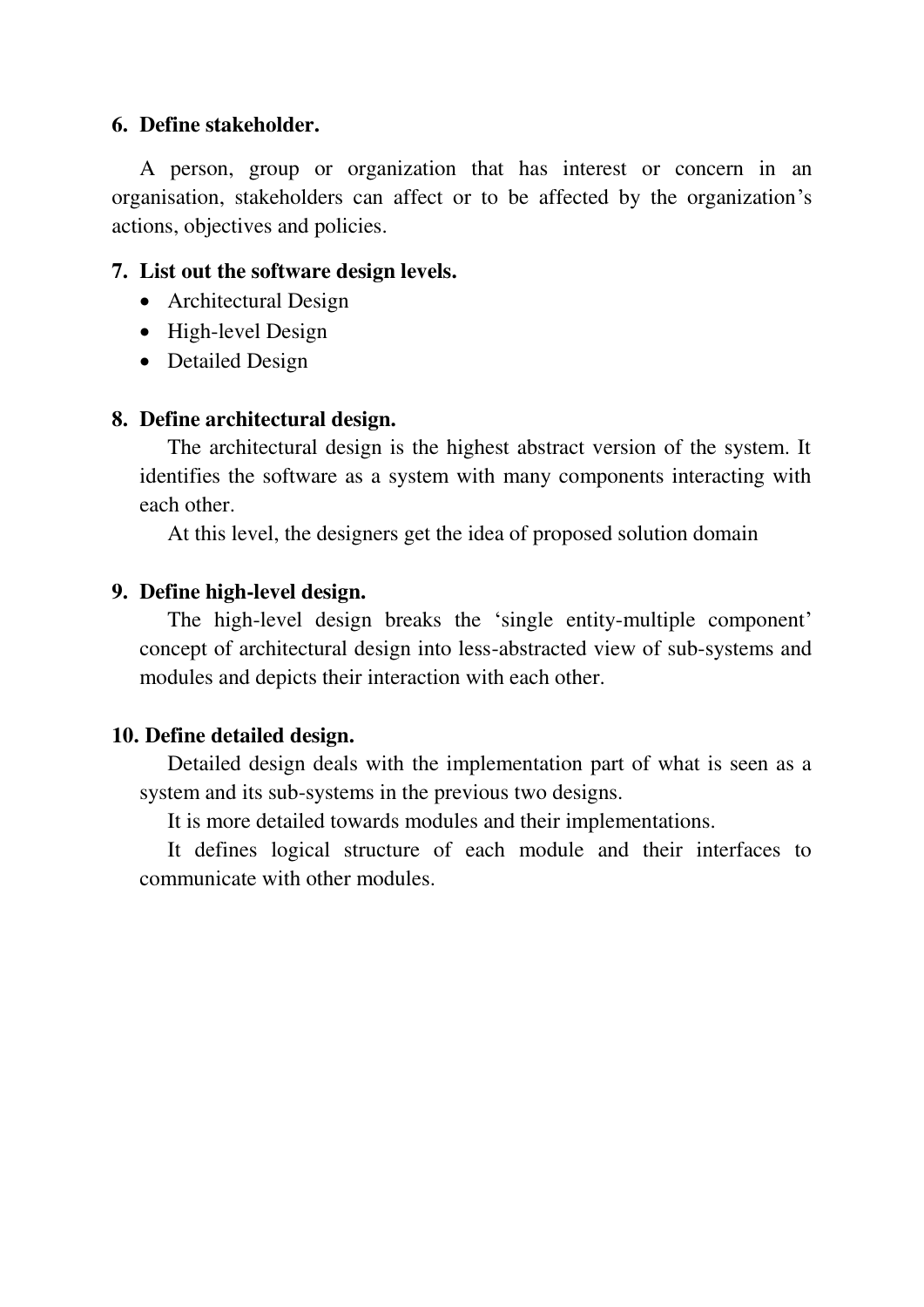## **5 Mark**

#### **1. Explain the concept Project Activities.**

**Project Activities** are the smallest identifiable and measurable pieces of work planned for completion throughout a project.

They aim to accomplish project work by converting available inputs into desired outputs, while consuming allocated resources. Project activity is often used as an alternative term to project task.

 Activities are the framework for differentiating between various components of a project.

In project management there is Activity-based Approach that assumes a project can be presented as a series of logically related, prioritized and sequenced activities that can be performed step-by-step or/and in parallel to complete project goals.

 Activities of a project are always measurable, time-scaled and intended to produce certain results. They are characterized by the following items:

- Definite duration
- Logic relationships with other activities belonging to the same project
- Resource consumption
- $\cdot$  Cost.

#### **10 Mark**

#### **1. Briefly explain about top-down and bottom-up approach.**

#### **Top Down [Design](https://www.tutorialspoint.com/)**

Top-down [design](https://www.tutorialspoint.com/) takes the whole [software](https://www.tutorialspoint.com/) system as one entity and then decomposes it to achieve more than one sub-system or component based on some characteristics.

Each sub-system or component is then treated as a system and decomposed further. This process keeps on running until the lowest level of system in the top-down hierarchy is achieved.

Top-down [design](https://www.tutorialspoint.com/) starts with a generalized model of system and keeps on defining the more specific part of it.

When all components are composed the whole system comes into existence.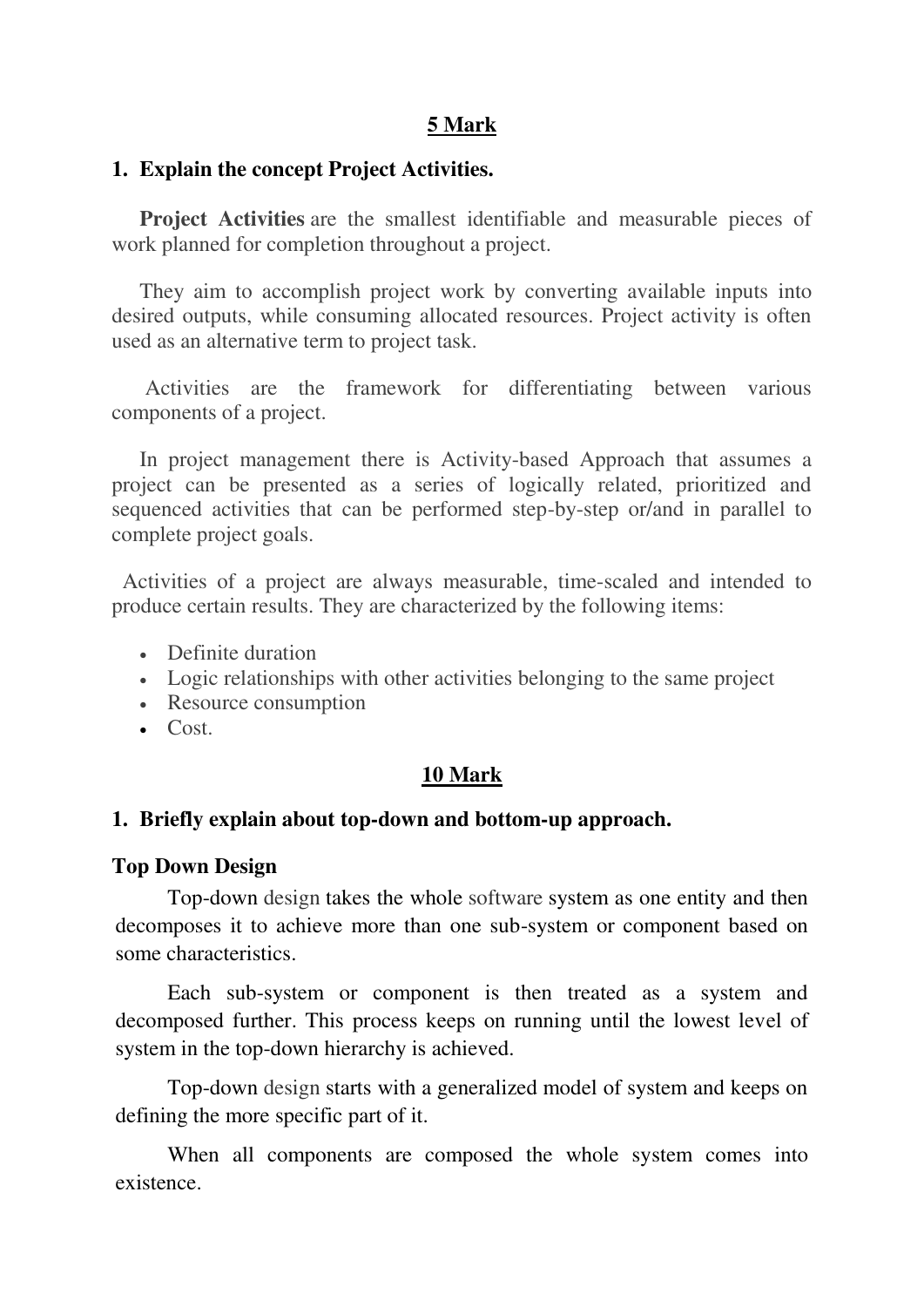Top-down [design](https://www.tutorialspoint.com/) is more suitable when the [software](https://www.tutorialspoint.com/) solution needs to be [designe](https://www.tutorialspoint.com/)d from scratch and specific details are unknown.

# **Bottom-up [Design](https://www.tutorialspoint.com/)**

The bottom up [design](https://www.tutorialspoint.com/) model starts with most specific and basic components.

It proceeds with composing higher level of components by using basic or lower level components. It keeps creating higher level components until the desired system is not evolved as one single component.

With each higher level, the amount of abstraction is increased.

Bottom-up strategy is more suitable when a system needs to be created from some existing system, where the basic primitives can be used in the newer system.

Both, top-down and bottom-up approaches are not practical individually. Instead, a good combination of both is used.

# **2. Discuss about project planning activities.**

- Determine the project requirements
- Determine the condition of the source files and databases
- Determine or revise the cost estimates
- Revise the risk assessment
- Identify critical success factors
- Prepare the project charter
- Create a high-level project plan
- Kick off the project

**Determine the project requirements.** You may have already prepared the objectives for the project and some high-level requirements for the proposed scope during Step 1, Business Case Assessment.

**Determine the condition of the source files and databases.** You can neither complete the project schedule nor commit to a delivery date without a good understanding of the condition of the source files and databases.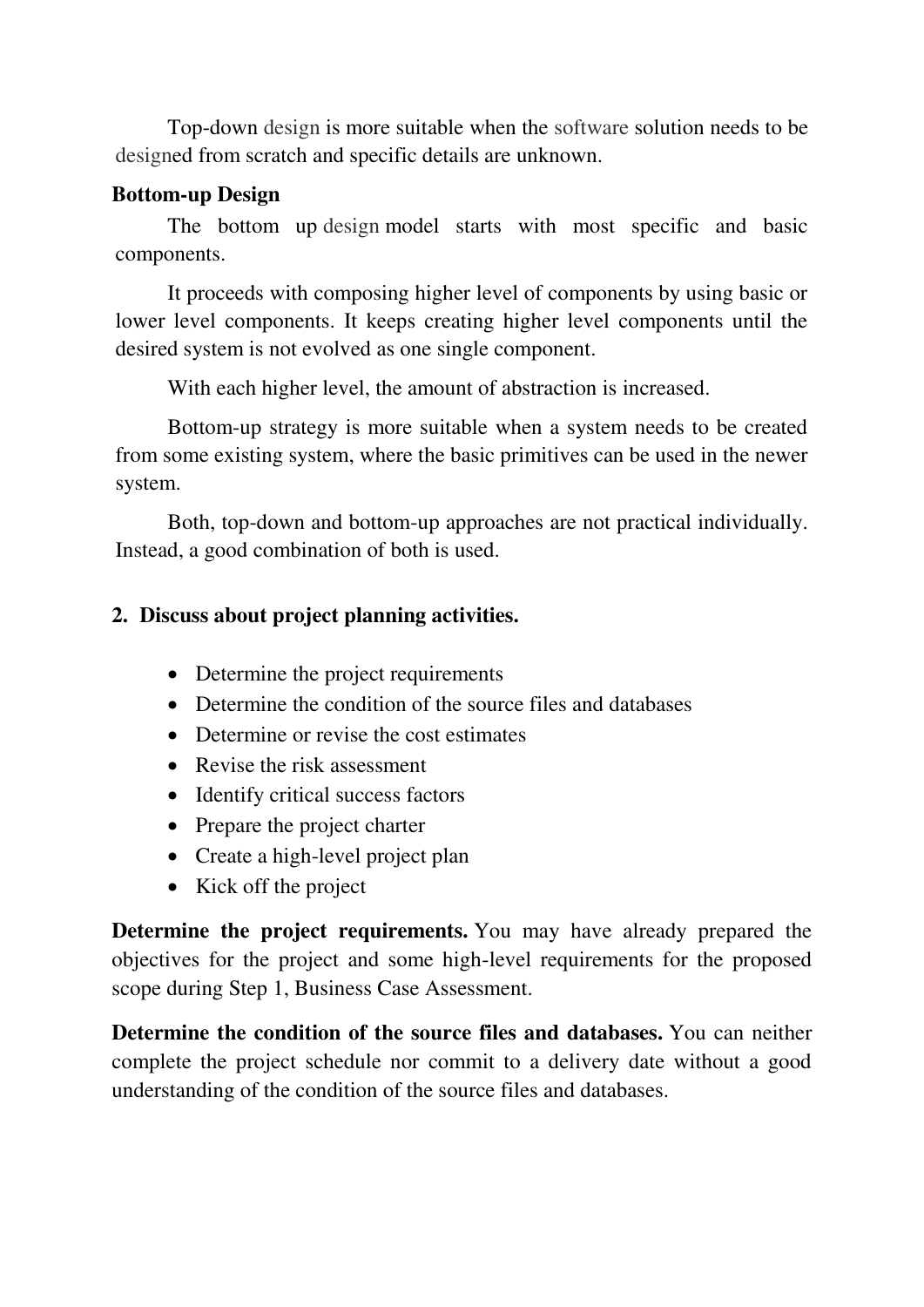

**Determine or revise the cost estimates***.* Detailed cost estimates must include hardware and network costs as well as purchase prices and annual maintenance fees for tools.

**Revise the risk assessment***.* Review and revise the risk assessment performed during Step 1, Business Case Assessment.

**Identify critical success factors***.* A critical success factor is a condition that must exist for the project to have a high chance for success.

**Prepare the project charter.** The project charter is similar to a scope agreement, a document of understanding, or a statement of work.

**Create a high-level project plan.** Project plans are usually presented in the form of a Gantt chart that shows activities, tasks, resources, dependencies, and effort mapped out on a calendar.

**Kick off the project.** Once you have planned the project, assigned the resources, and scheduled the training, you are ready to kick off the project.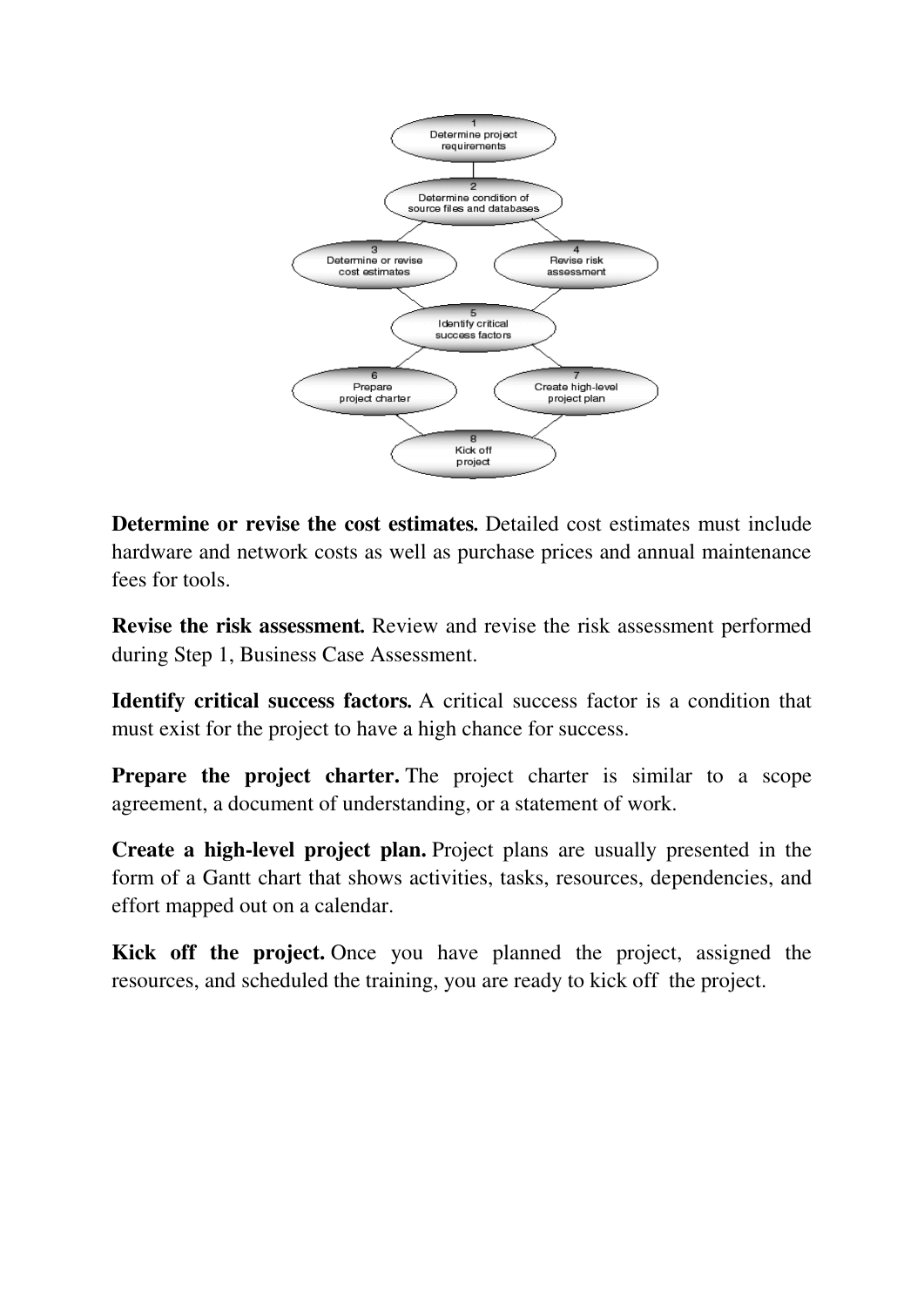## **UNIT-III**

# **2 Mark**

## 1. **Define project tracking.**

**Project Tracking** refers to the **management** of **projects**, which includes but is not limited to measuring and reporting the status of milestones, tasks and activities required in achieving the pre-**defined project** results. ... A **project** is a one-time effort to accomplish an explicit objective by a specific time.

## 2. **Write down the purpose of scope definition.**

The main purpose of the scope definition is to clearly describe the boundaries of your project.

Clearly describing the boundaries is not enough when it comes to project.

## 3. **List out project process.**

- Initiating
- Planning
- Executing
- Monitoring and Controlling
- Closing

## 4. **Define project meeting.**

Project meeting refer to an effective method to distribute information and communicate with the team and stakeholders.

# 5. **Define quality planning.**

Quality planning is used to determine how to ensure that the project quality objectives will be met.

## 6. **What is meant by risk assessment?**

Risk assessment is the process of quantifying and evaluating the probability of risk occurrence and risk impact.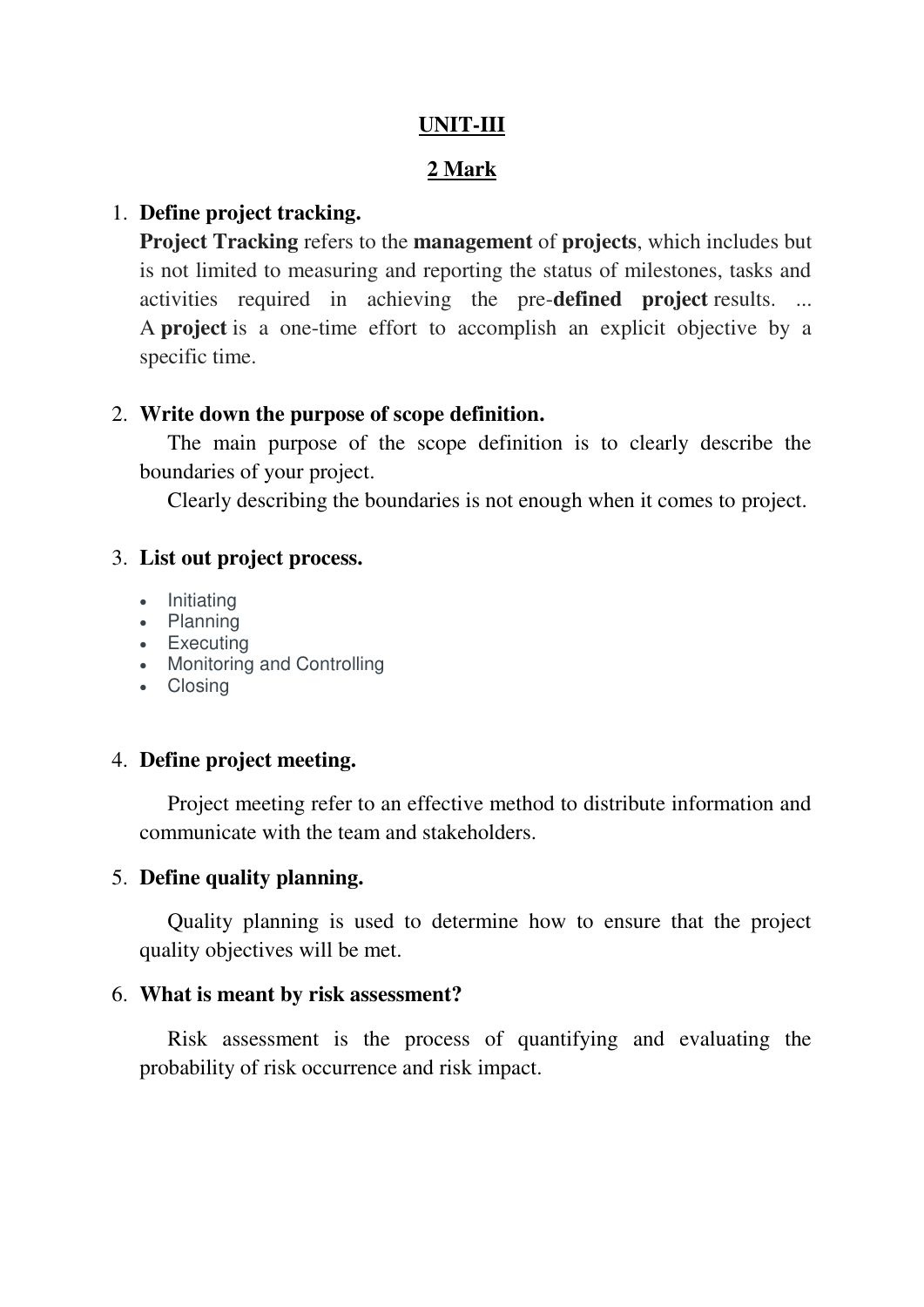## **5Mark**

## **1. Explain project process.**

- [Project](https://www.tutorialspoint.com/) Initiation
- [Project](https://www.tutorialspoint.com/) Planning
- [Project](https://www.tutorialspoint.com/) Execution
- Control and Validation

## **[Project](https://www.tutorialspoint.com/) Initiation**

[Project](https://www.tutorialspoint.com/) initiation is the starting point of any [project.](https://www.tutorialspoint.com/) In this process, all the activities related to winning a [project](https://www.tutorialspoint.com/) takes place. Usually, the main activity of this phase is the pre-sale.

During the pre-sale period, the service provider proves the eligibility and ability of completing the [project](https://www.tutorialspoint.com/) to the client and eventually wins the business.

During the requirements gathering activity, all the client requirements are gathered and analysed for implementation.

## **[Project](https://www.tutorialspoint.com/) Planning**

[Project](https://www.tutorialspoint.com/) planning is one of the main [project management processes.](https://www.tutorialspoint.com/)

If the [project](https://www.tutorialspoint.com/) [management](https://www.tutorialspoint.com/) team gets this step wrong, there could be heavy negative consequences during the next phases of the [project.](https://www.tutorialspoint.com/)

In this process, the [project](https://www.tutorialspoint.com/) plan is derived in order to address the [project](https://www.tutorialspoint.com/) requirements such as, requirements scope, budget and timelines.

Once the [project](https://www.tutorialspoint.com/) plan is derived, then the [project](https://www.tutorialspoint.com/) schedule is developed.

## **[Project](https://www.tutorialspoint.com/) Execution**

During the [project](https://www.tutorialspoint.com/) execution, there are many reporting activities to be done. The senior [management](https://www.tutorialspoint.com/) of the company will require daily or weekly status updates on the [project](https://www.tutorialspoint.com/) progress.

#### **Control and Validation**

During the [project](https://www.tutorialspoint.com/) life cycle, the [project](https://www.tutorialspoint.com/) activities should be thoroughly controlled and validated.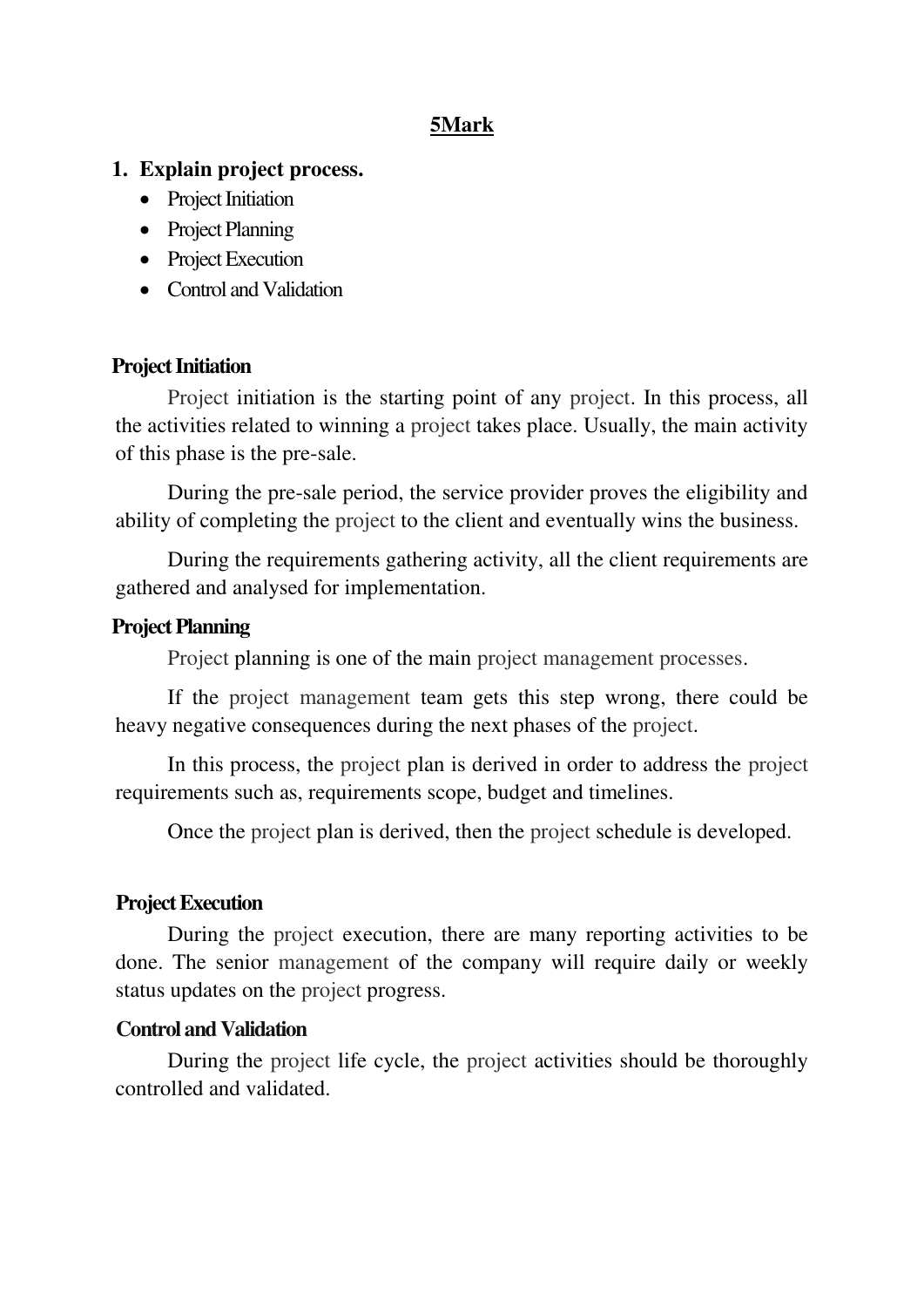The controlling can be mainly done by adhering to the initial protocols such as [project](https://www.tutorialspoint.com/) plan, quality assurance test plan and communication plan for the [project.](https://www.tutorialspoint.com/)

#### **Closeout and Evaluation**

Once all the [project](https://www.tutorialspoint.com/) requirements are achieved, it is time to hand over the implemented system and closeout the [project.](https://www.tutorialspoint.com/)

 If the [project](https://www.tutorialspoint.com/) deliveries are in par with the acceptance criteria defined by the client, the [project](https://www.tutorialspoint.com/) will be duly accepted and paid by the customer.

Once the [project](https://www.tutorialspoint.com/) closeout takes place, it is time to evaluate the entire [project.](https://www.tutorialspoint.com/)

## **2. Write down the steps for project planning.**

**Step 0:** Select the project

**Step 1:** Identify project scope and objectives

**Step 2:** Identify the project infrastructure

**Step 3:** Analyse project characteristics

**Step 4:** Identify project products and activities

**Step 5:** Estimate Effort for each activity

**Step 6:** Identify activity risks

**Step 7:** Allocate resources

**Step 8:** Review/Publicize plan

**Step 9&10:** Execute plan/lower level planning.

## **10 Mark**

## **1. Briefly discuss about project tracking.**

Project Tracking refers to the management of projects, which includes but is not limited to measuring and reporting the status of milestones, tasks and activities required in achieving the pre-defined project results.

Project Tracking can also refer to Project Management software, which automates the tracking of tasks, assignments, events and activities related to the project.

A project is a one-time effort to accomplish an explicit objective by a specific time.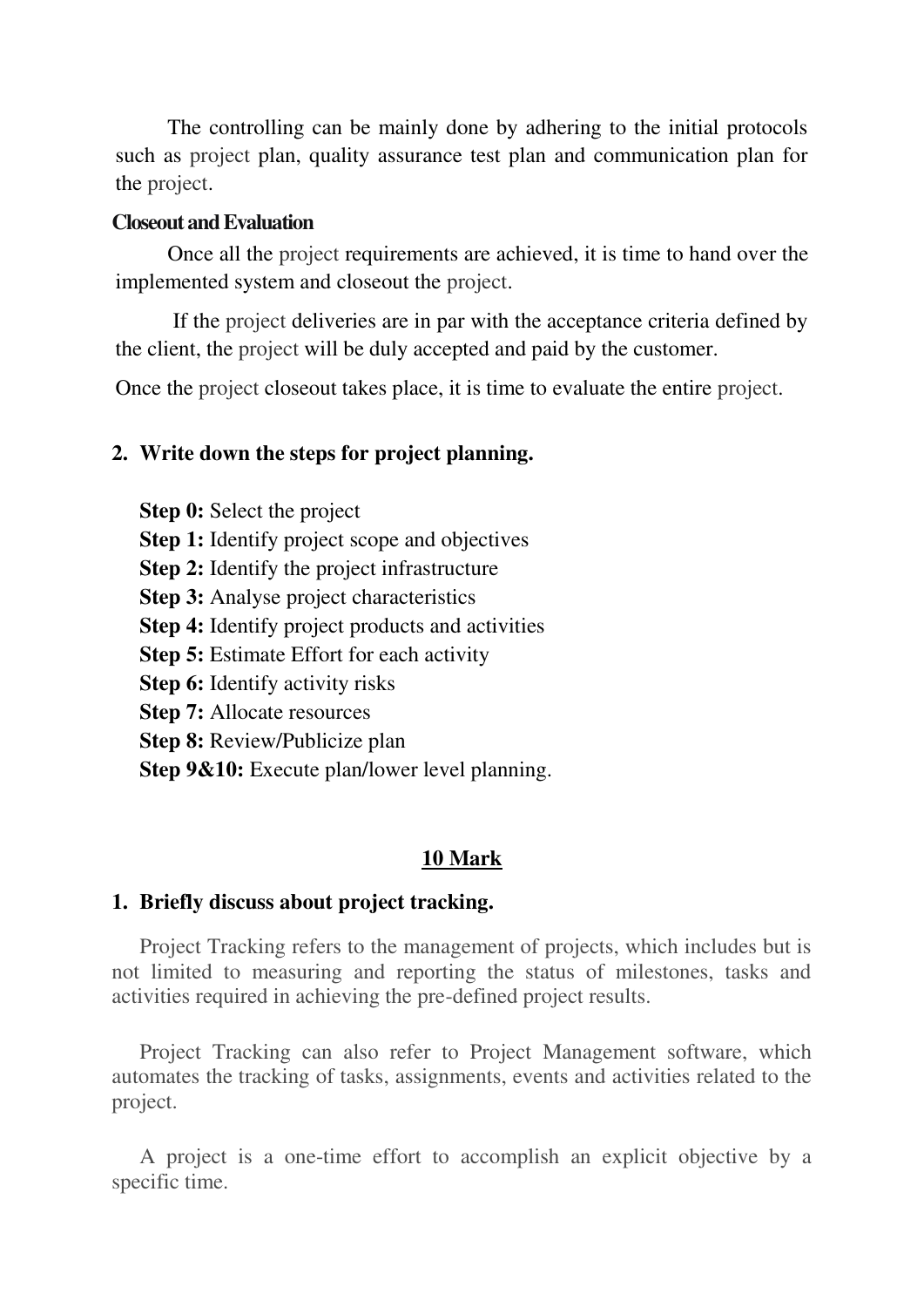Each project is unique although similar projects may exist. Every project has a definite beginning and a definite ending. Project management is the process of overseeing planning, organizing, scheduling, leading, communicating and controlling of activities to achieve the pre-defined outcome on time and within budget.

One of the key components of Project Management is controlling.

There are various tools and techniques available to manage and track projects.

Project management software is frequently used by companies to assist in managing the initiation, execution, tracking and closing of projects.

 By automating many of the project management tasks such as scheduling, time and expense reporting, and charge back reporting, project managers have access to real-time analytics, which ensure the efficient management of resource allocation and utilization.

Automation also assists project managers in consistent project execution, improved resource utilization and reduced resource gaps, operational efficiency and it facilitates communication and decision-making.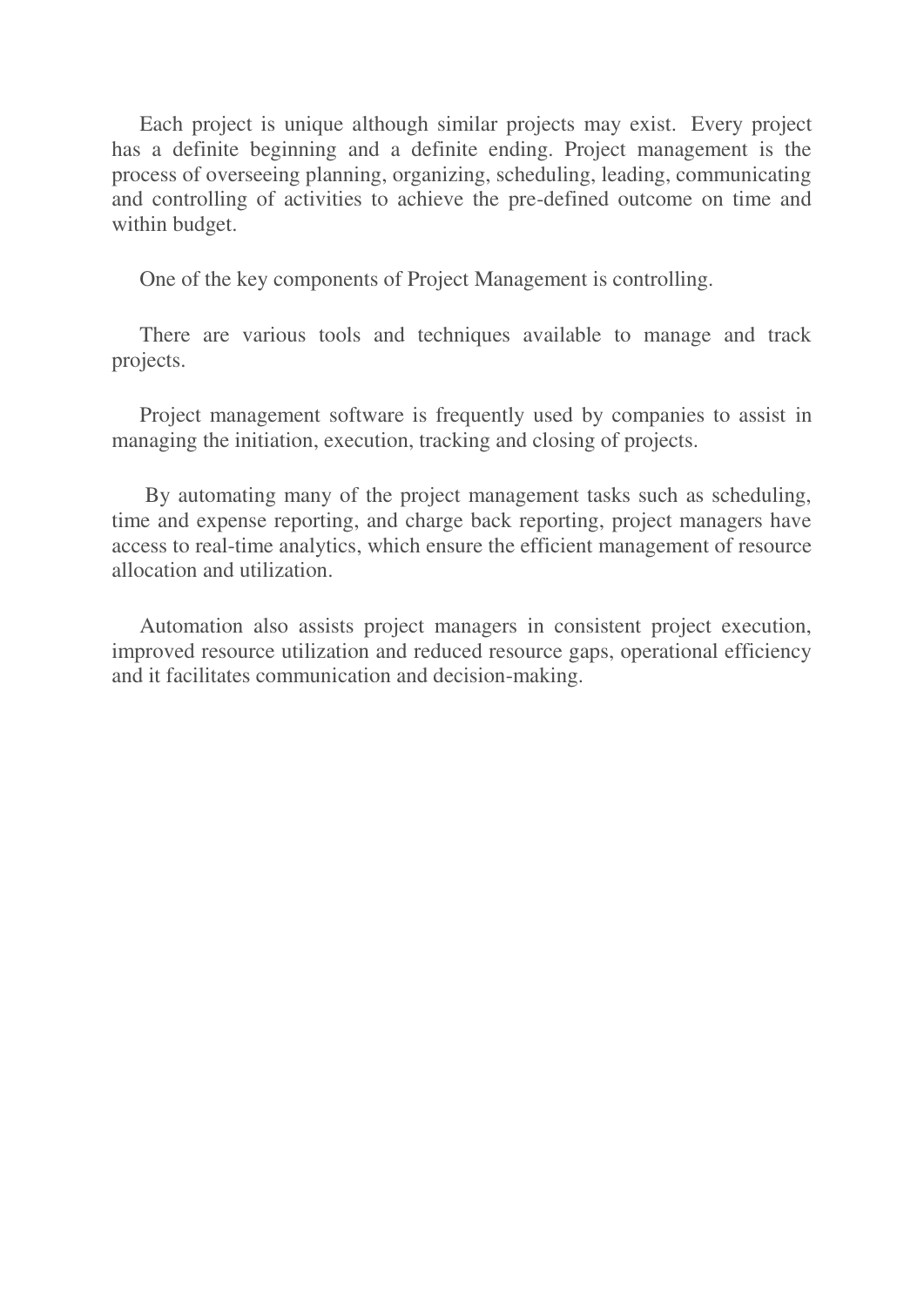# **UNIT-IV 2 Mark**

#### **1. Define product requirements document.**

A **product requirements document** (**PRD**) is a [document](https://en.wikipedia.org/wiki/Document) containing all the requirements to a certain product. It is written to allow people to understand *what* a product should do.

#### **2. Define the objective of project.**

The project objective describes the project's outcomes: intended and direct, short- and medium-term effects on the target group.

 The project objective must lie within the scope of the project, and one must be able to directly attribute the effects to the project.

#### **3. What is meant by software testing?**

Software [testing](https://www.codeproject.com/tips/351122/what-is-software-testing-what-are-the-different-ty) is the process of evaluation a software item to detect differences between given input and expected output.

Also to assess the feature of A software item.

[Testing](https://www.codeproject.com/tips/351122/what-is-software-testing-what-are-the-different-ty) assesses the quality of the product. Software [testing](https://www.codeproject.com/tips/351122/what-is-software-testing-what-are-the-different-ty) is a process that should be done during the development process.

In other words software [testing](https://www.codeproject.com/tips/351122/what-is-software-testing-what-are-the-different-ty) is a verification and validation process.

## **4. Define verification.**

Verification is the process to make sure the product satisfies the conditions imposed at the start of the development phase.

In other words, to make sure the product behaves the way we want it to.

### **5. Define Validation.**

Validation is the process to make sure the product satisfies the specified requirements at the end of the development phase.

In other words, to make sure the product is built as per customer requirements.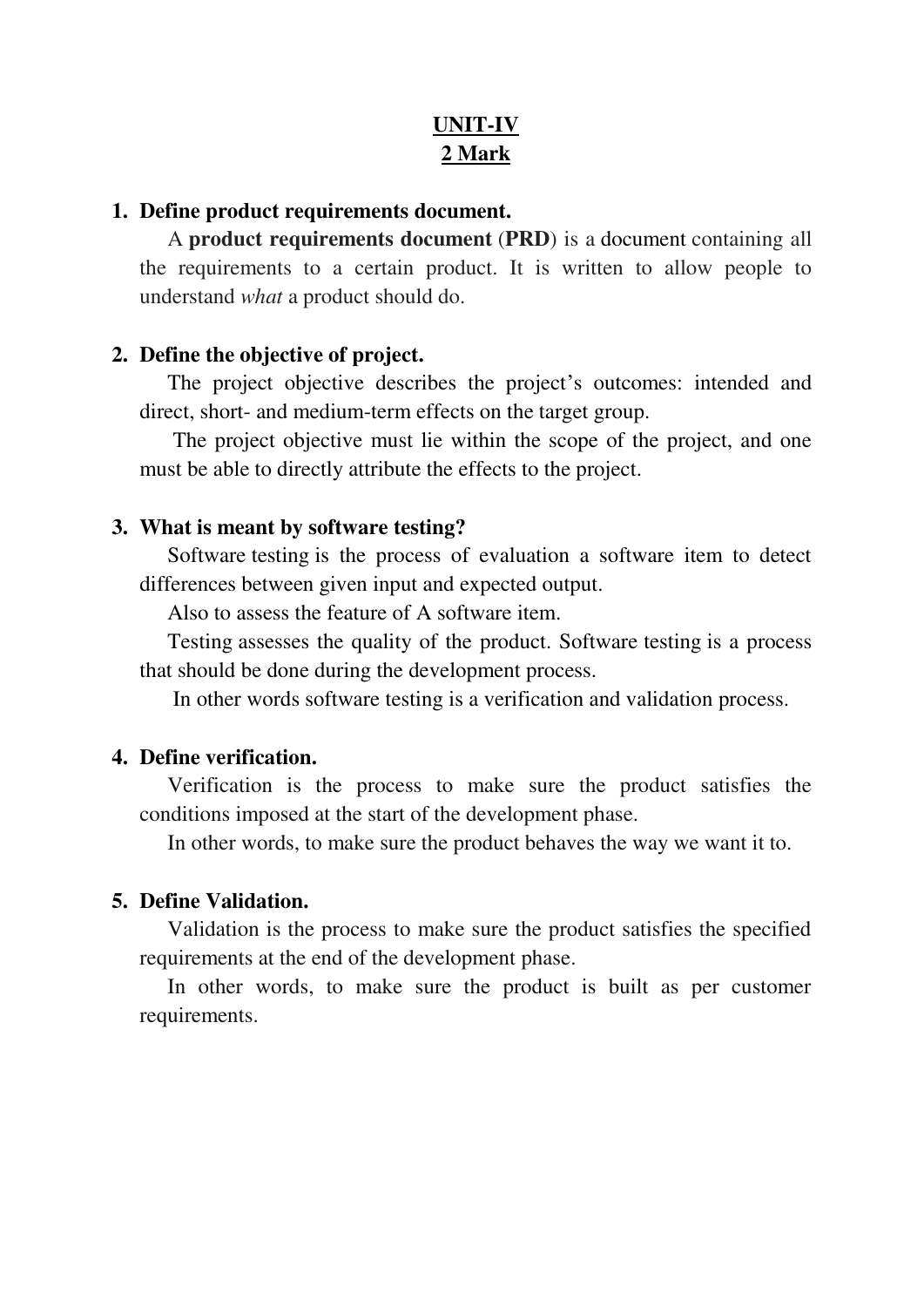## **6. Write down the types of software testing.**

- Unit Testing
- **Integration Testing**
- Functional Testing
- System Testing
- **Stress Testing**
- Performance Testing
- Usability [Testing](https://www.codeproject.com/tips/351122/what-is-software-testing-what-are-the-different-ty)
- Acceptance [Testing](https://www.codeproject.com/tips/351122/what-is-software-testing-what-are-the-different-ty)
- Regression Testing
- Beta Testing

## **7. What is meant by block box and white box testing?**

#### **Blackbox [Testing](https://www.codeproject.com/tips/351122/what-is-software-testing-what-are-the-different-ty)**

Black box [testing](https://www.codeproject.com/tips/351122/what-is-software-testing-what-are-the-different-ty) is a [testing](https://www.codeproject.com/tips/351122/what-is-software-testing-what-are-the-different-ty) technique that ignores the internal mechanism of the system and focuses on the output generated against any input and execution of the system. It is also called functional [testing.](https://www.codeproject.com/tips/351122/what-is-software-testing-what-are-the-different-ty)

#### **Whitebox [Testing](https://www.codeproject.com/tips/351122/what-is-software-testing-what-are-the-different-ty)**

White box [testing](https://www.codeproject.com/tips/351122/what-is-software-testing-what-are-the-different-ty) is a [testing](https://www.codeproject.com/tips/351122/what-is-software-testing-what-are-the-different-ty) technique that takes into account the internal mechanism of a system. It is also called structural [testing](https://www.codeproject.com/tips/351122/what-is-software-testing-what-are-the-different-ty) and glass box [testing.](https://www.codeproject.com/tips/351122/what-is-software-testing-what-are-the-different-ty)

#### **8. Define unit testing.**

Unit [testing](https://www.codeproject.com/tips/351122/what-is-software-testing-what-are-the-different-ty) is the [testing](https://www.codeproject.com/tips/351122/what-is-software-testing-what-are-the-different-ty) of an individual unit or group of related units. It falls under the class of white box [testing.](https://www.codeproject.com/tips/351122/what-is-software-testing-what-are-the-different-ty)

#### **9. What is meant by system testing?**

System [testing](https://www.codeproject.com/tips/351122/what-is-software-testing-what-are-the-different-ty) is the [testing](https://www.codeproject.com/tips/351122/what-is-software-testing-what-are-the-different-ty) to ensure that by putting the software in different environments (e.g., Operating Systems) it still works.

System [testing](https://www.codeproject.com/tips/351122/what-is-software-testing-what-are-the-different-ty) is done with full system implementation and environment. It falls under the class of black box [testing.](https://www.codeproject.com/tips/351122/what-is-software-testing-what-are-the-different-ty)

#### **10.Define functional testing.**

Functional [testing](https://www.codeproject.com/tips/351122/what-is-software-testing-what-are-the-different-ty) is the [testing](https://www.codeproject.com/tips/351122/what-is-software-testing-what-are-the-different-ty) to ensure that the specified functionality required in the system requirements works. It falls under the class of black box [testing.](https://www.codeproject.com/tips/351122/what-is-software-testing-what-are-the-different-ty)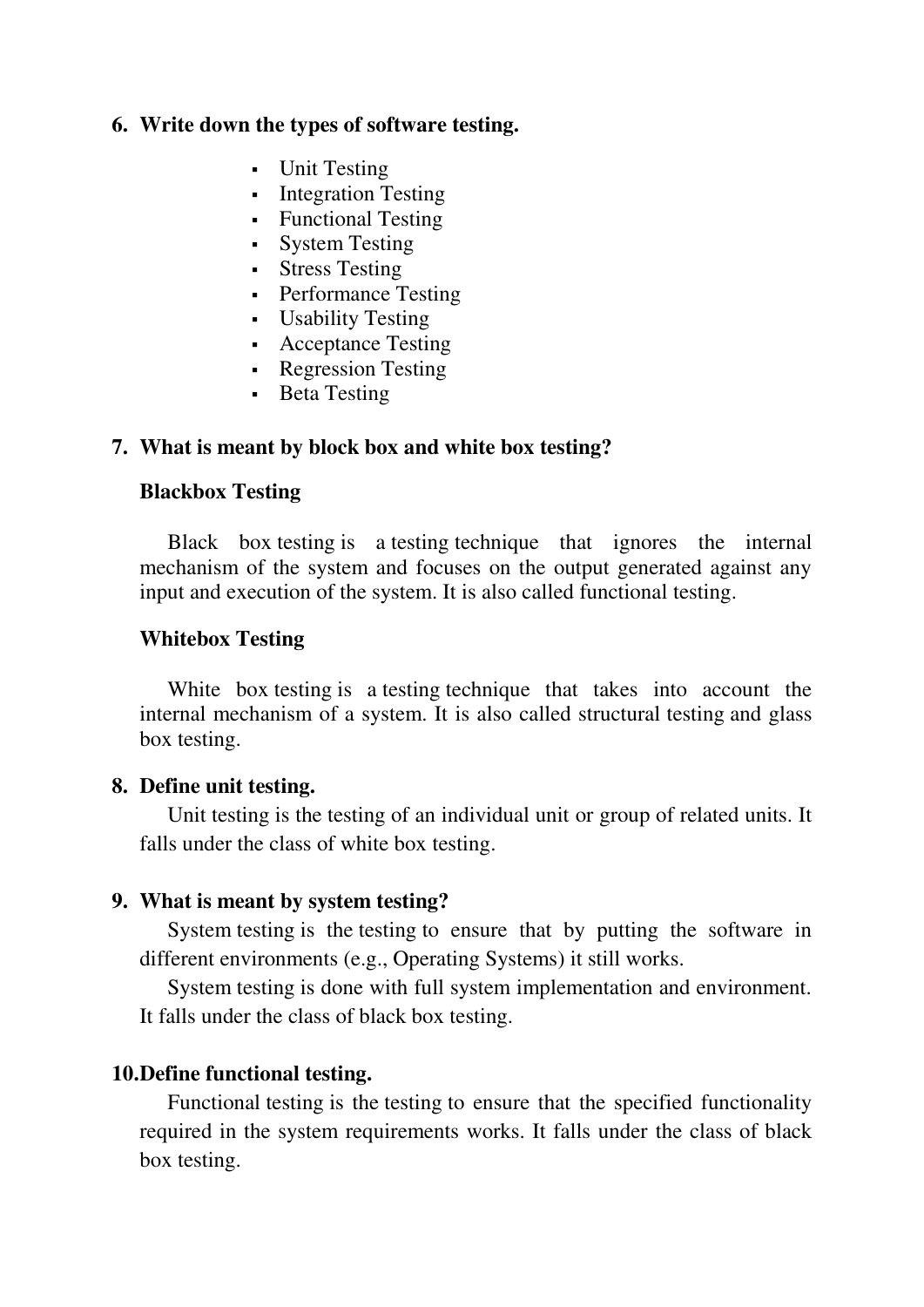## **11.List out the types of requirements.**



# **12.What is meant by software requirement specification?**

A software requirements specification (SRS) is a document that captures complete description about how the system is expected to perform. It is usually signed off at the end of requirements engineering phase.

## **13.List out the qualities of SRS.**

- Correct
- Unambiguous
- Complete
- Consistent
- Ranked for importance and/or stability
- Verifiable
- Modifiable
- Traceable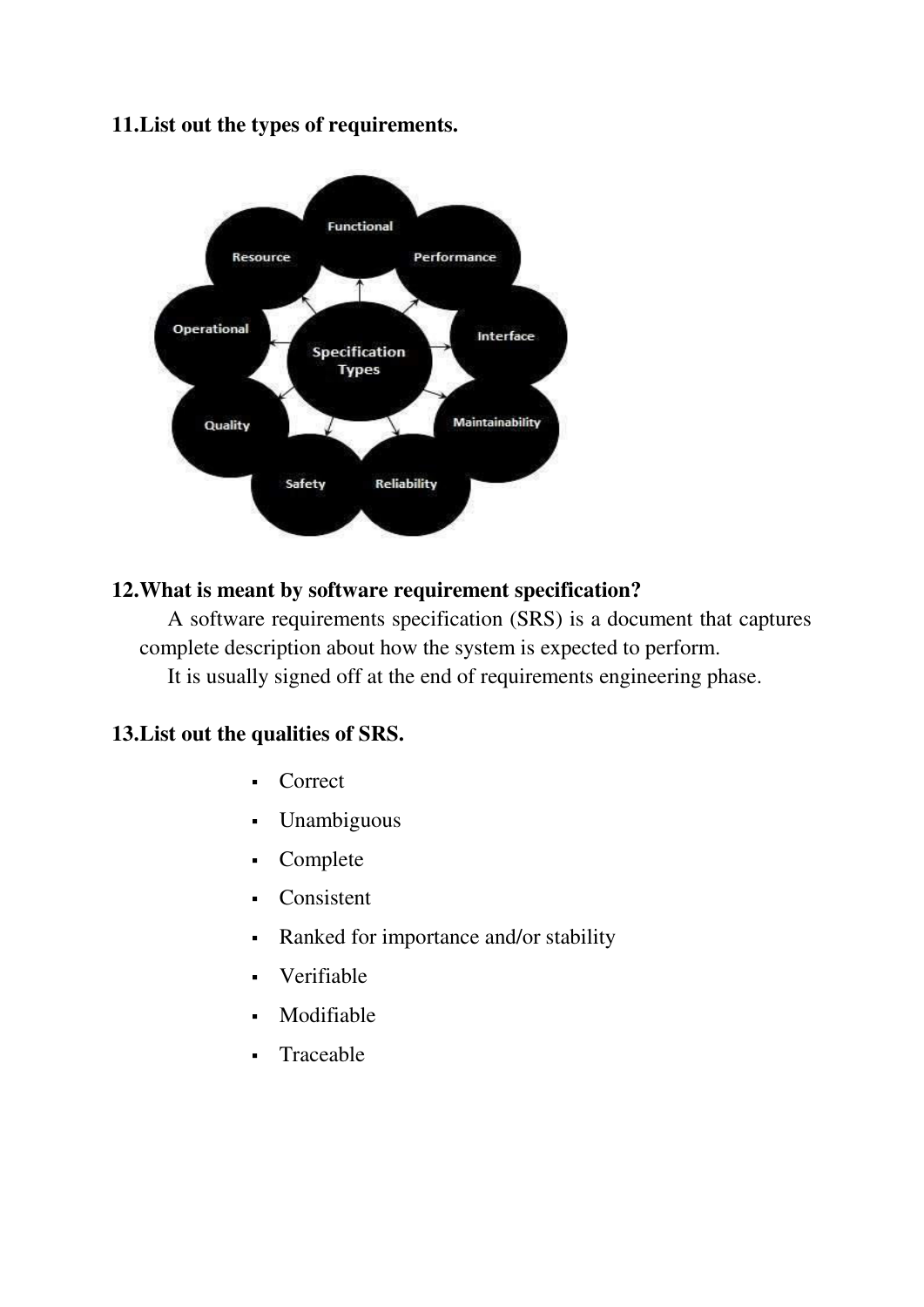## **5Mark**

#### **1. Write a short note on software testing.**

Software [testing](https://www.codeproject.com/tips/351122/what-is-software-testing-what-are-the-different-ty) is the process of evaluation a software item to detect differences between given input and expected output.

Also to assess the feature of A software item. [Testing](https://www.codeproject.com/tips/351122/what-is-software-testing-what-are-the-different-ty) assesses the quality of the product. Software [testing](https://www.codeproject.com/tips/351122/what-is-software-testing-what-are-the-different-ty) is a process that should be done during the development process.

In other words software [testing](https://www.codeproject.com/tips/351122/what-is-software-testing-what-are-the-different-ty) is a verification and validation process.

#### *Verification*

Verification is the process to make sure the product satisfies the conditions imposed at the start of the development phase. In other words, to make sure the product behaves the way we want it to.

#### *Validation*

Validation is the process to make sure the product satisfies the specified requirements at the end of the development phase. In other words, to make sure the product is built as per customer requirements.

#### *Basics of software [testing](https://www.codeproject.com/tips/351122/what-is-software-testing-what-are-the-different-ty)*

There are two basics of software [testing:](https://www.codeproject.com/tips/351122/what-is-software-testing-what-are-the-different-ty) black box [testing](https://www.codeproject.com/tips/351122/what-is-software-testing-what-are-the-different-ty) and white box [testing.](https://www.codeproject.com/tips/351122/what-is-software-testing-what-are-the-different-ty)

#### **Black box [Testing](https://www.codeproject.com/tips/351122/what-is-software-testing-what-are-the-different-ty)**

Black box [testing](https://www.codeproject.com/tips/351122/what-is-software-testing-what-are-the-different-ty) is a [testing](https://www.codeproject.com/tips/351122/what-is-software-testing-what-are-the-different-ty) technique that ignores the internal mechanism of the system and focuses on the output generated against any input and execution of the system. It is also called functional [testing.](https://www.codeproject.com/tips/351122/what-is-software-testing-what-are-the-different-ty)

#### **White box [Testing](https://www.codeproject.com/tips/351122/what-is-software-testing-what-are-the-different-ty)**

White box [testing](https://www.codeproject.com/tips/351122/what-is-software-testing-what-are-the-different-ty) is a [testing](https://www.codeproject.com/tips/351122/what-is-software-testing-what-are-the-different-ty) technique that takes into account the internal mechanism of a system. It is also called structural [testing](https://www.codeproject.com/tips/351122/what-is-software-testing-what-are-the-different-ty) and glass box [testing.](https://www.codeproject.com/tips/351122/what-is-software-testing-what-are-the-different-ty)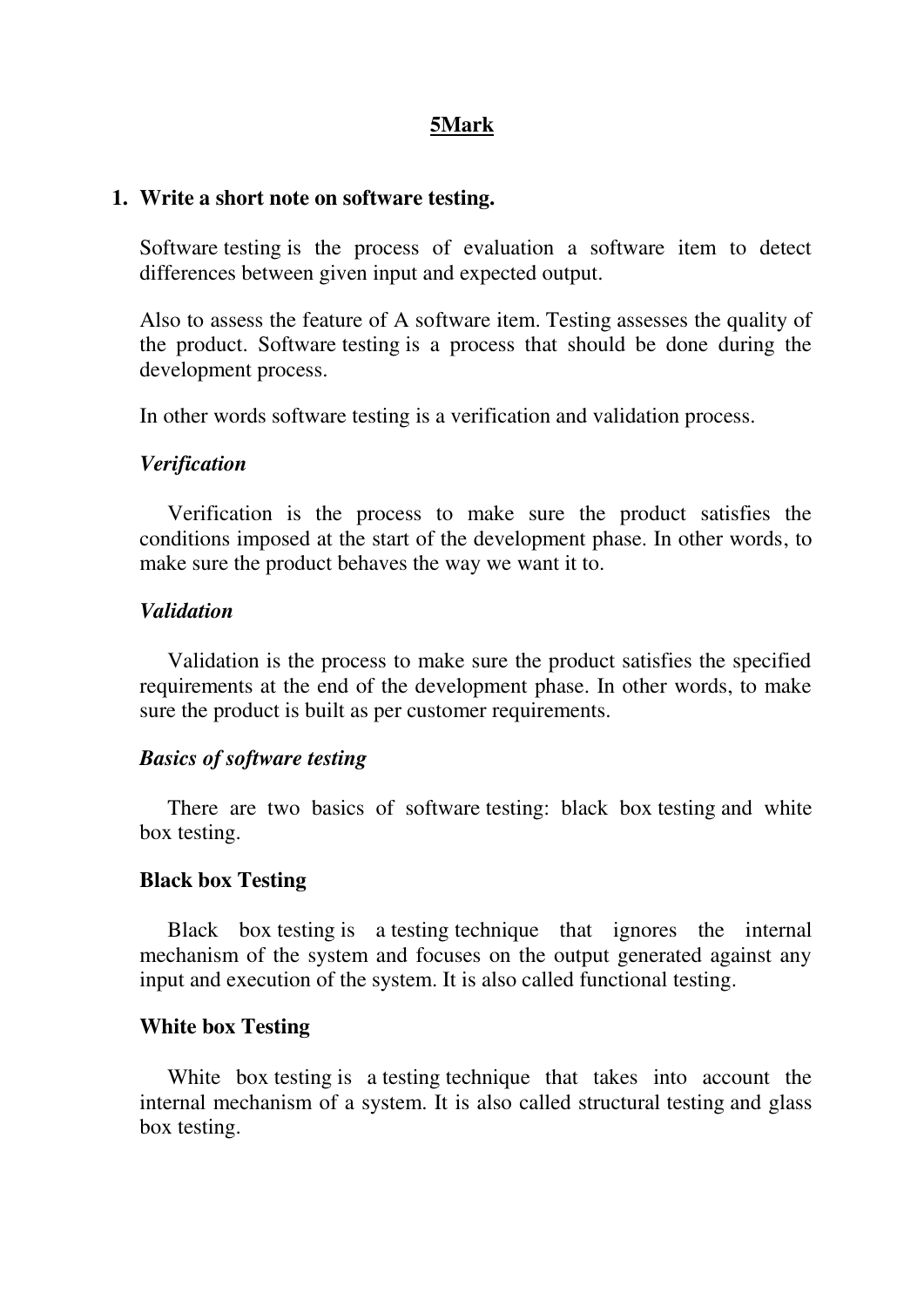Black box [testing](https://www.codeproject.com/tips/351122/what-is-software-testing-what-are-the-different-ty) is often used for validation and white box [testing](https://www.codeproject.com/tips/351122/what-is-software-testing-what-are-the-different-ty) is often used for verification.

## *Types of [testing](https://www.codeproject.com/tips/351122/what-is-software-testing-what-are-the-different-ty)*

There are many types of [testing](https://www.codeproject.com/tips/351122/what-is-software-testing-what-are-the-different-ty) like

- Unit Testing
- Integration Testing
- Functional Testing
- System Testing
- Stress Testing
- Performance Testing
- Usability [Testing](https://www.codeproject.com/tips/351122/what-is-software-testing-what-are-the-different-ty)
- Acceptance [Testing](https://www.codeproject.com/tips/351122/what-is-software-testing-what-are-the-different-ty)
- Regression Testing
- **Beta Testing**

#### **2. Write a short note on objective of software.**

The project objective describes the project's outcomes: intended and direct, short- and medium-term effects on the target group.

The project objective must lie within the scope of the project, and one must be able to directly attribute the effects to the project.

The project objective is often formulated in terms of the project's utility for the target group: "Better… higher…" It also makes sense to formulate the project objective as a situation to be achieved in the future.

The project objective ought also to describe an outcome, meaning the effect or change that the project is supposed to cause for the target group.

## **A well-formulated project objective**

- Provides a concrete description of the project's effect at the outcome level;
- Was developed in a participatory process;
- Is accepted by the target group and other stakeholders;
- Is clear and concise.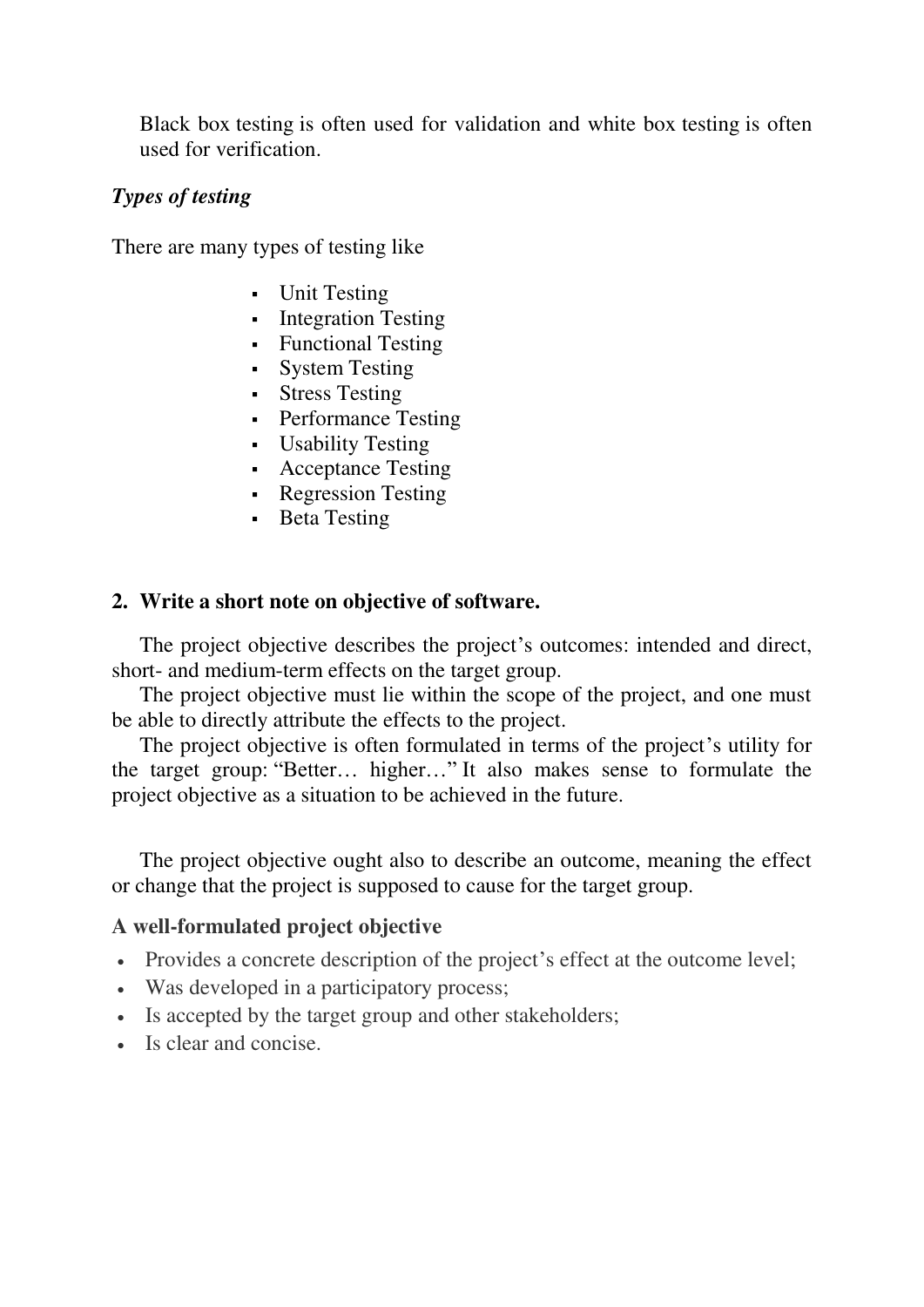## **10Mark**

## **1. Briefly discuss about types of software testing.**

There are many types of [testing](https://www.codeproject.com/tips/351122/what-is-software-testing-what-are-the-different-ty) like

- Unit Testing
- Integration Testing
- Functional Testing
- System Testing
- Stress Testing
- Performance Testing
- Usability [Testing](https://www.codeproject.com/tips/351122/what-is-software-testing-what-are-the-different-ty)
- Acceptance Testing
- Regression Testing
- Beta Testing

#### **Unit [Testing](https://www.codeproject.com/tips/351122/what-is-software-testing-what-are-the-different-ty)**

Unit [testing](https://www.codeproject.com/tips/351122/what-is-software-testing-what-are-the-different-ty) is the [testing](https://www.codeproject.com/tips/351122/what-is-software-testing-what-are-the-different-ty) of an individual unit or group of related units. It falls under the class of white box [testing.](https://www.codeproject.com/tips/351122/what-is-software-testing-what-are-the-different-ty)

#### **Integration [Testing](https://www.codeproject.com/tips/351122/what-is-software-testing-what-are-the-different-ty)**

Integration [testing](https://www.codeproject.com/tips/351122/what-is-software-testing-what-are-the-different-ty) is [testing](https://www.codeproject.com/tips/351122/what-is-software-testing-what-are-the-different-ty) in which a group of components are combined to produce output. Also, the interaction between software and hardware is tested in integration [testing](https://www.codeproject.com/tips/351122/what-is-software-testing-what-are-the-different-ty) if software and hardware components have any relation.

It may fall under both white box [testing](https://www.codeproject.com/tips/351122/what-is-software-testing-what-are-the-different-ty) and black box [testing.](https://www.codeproject.com/tips/351122/what-is-software-testing-what-are-the-different-ty)

#### **Functional [Testing](https://www.codeproject.com/tips/351122/what-is-software-testing-what-are-the-different-ty)**

Functional [testing](https://www.codeproject.com/tips/351122/what-is-software-testing-what-are-the-different-ty) is the [testing](https://www.codeproject.com/tips/351122/what-is-software-testing-what-are-the-different-ty) to ensure that the specified functionality required in the system requirements works. It falls under the class of black box [testing.](https://www.codeproject.com/tips/351122/what-is-software-testing-what-are-the-different-ty)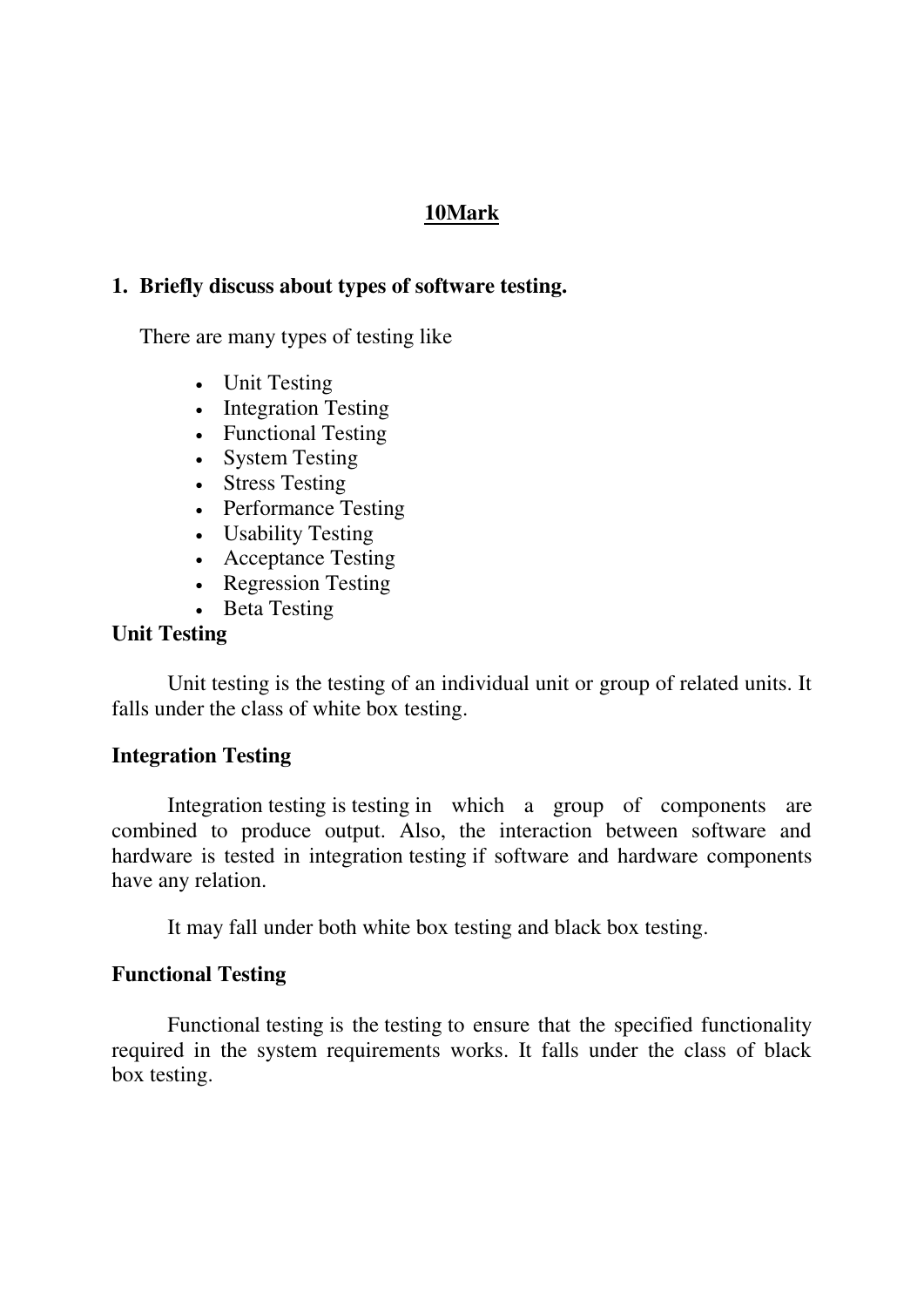### **System [Testing](https://www.codeproject.com/tips/351122/what-is-software-testing-what-are-the-different-ty)**

System [testing](https://www.codeproject.com/tips/351122/what-is-software-testing-what-are-the-different-ty) is the [testing](https://www.codeproject.com/tips/351122/what-is-software-testing-what-are-the-different-ty) to ensure that by putting the software in different environments (e.g., Operating Systems) it still works. System [testing](https://www.codeproject.com/tips/351122/what-is-software-testing-what-are-the-different-ty) is done with full system implementation and environment. It falls under the class of black box [testing.](https://www.codeproject.com/tips/351122/what-is-software-testing-what-are-the-different-ty)

## **Stress [Testing](https://www.codeproject.com/tips/351122/what-is-software-testing-what-are-the-different-ty)**

Stress [testing](https://www.codeproject.com/tips/351122/what-is-software-testing-what-are-the-different-ty) is the [testing](https://www.codeproject.com/tips/351122/what-is-software-testing-what-are-the-different-ty) to evaluate how system behaves under unfavourable conditions. [Testing](https://www.codeproject.com/tips/351122/what-is-software-testing-what-are-the-different-ty) is conducted at beyond limits of the specifications. It falls under the class of black box [testing.](https://www.codeproject.com/tips/351122/what-is-software-testing-what-are-the-different-ty)

#### **Performance [Testing](https://www.codeproject.com/tips/351122/what-is-software-testing-what-are-the-different-ty)**

Performance [testing](https://www.codeproject.com/tips/351122/what-is-software-testing-what-are-the-different-ty) is the [testing](https://www.codeproject.com/tips/351122/what-is-software-testing-what-are-the-different-ty) to assess the speed and effectiveness of the system and to make sure it is generating results within a specified time as in performance requirements. It falls under the class of black box [testing.](https://www.codeproject.com/tips/351122/what-is-software-testing-what-are-the-different-ty)

## **Usability [Testing](https://www.codeproject.com/tips/351122/what-is-software-testing-what-are-the-different-ty)**

Usability [testing](https://www.codeproject.com/tips/351122/what-is-software-testing-what-are-the-different-ty) is performed to the perspective of the client, to evaluate how the GUI is user-friendly? This falls under the class of black box [testing.](https://www.codeproject.com/tips/351122/what-is-software-testing-what-are-the-different-ty)

#### **Acceptance [Testing](https://www.codeproject.com/tips/351122/what-is-software-testing-what-are-the-different-ty)**

Acceptance [testing](https://www.codeproject.com/tips/351122/what-is-software-testing-what-are-the-different-ty) is often done by the customer to ensure that the delivered product meets the requirements and works as the customer expected. It falls under the class of black box [testing.](https://www.codeproject.com/tips/351122/what-is-software-testing-what-are-the-different-ty)

#### **Regression [Testing](https://www.codeproject.com/tips/351122/what-is-software-testing-what-are-the-different-ty)**

Regression [testing](https://www.codeproject.com/tips/351122/what-is-software-testing-what-are-the-different-ty) is the [testing](https://www.codeproject.com/tips/351122/what-is-software-testing-what-are-the-different-ty) after modification of a system, component, or a group of related units to ensure that the modification is working correctly and is not damaging or imposing other modules to produce unexpected results. It falls under the class of black box [testing.](https://www.codeproject.com/tips/351122/what-is-software-testing-what-are-the-different-ty)

## **Beta [Testing](https://www.codeproject.com/tips/351122/what-is-software-testing-what-are-the-different-ty)**

Beta [testing](https://www.codeproject.com/tips/351122/what-is-software-testing-what-are-the-different-ty) is the [testing](https://www.codeproject.com/tips/351122/what-is-software-testing-what-are-the-different-ty) which is done by end users, a team outside development, or publicly releasing full pre-version of the product which is known as beta version. The aim of beta [testing](https://www.codeproject.com/tips/351122/what-is-software-testing-what-are-the-different-ty) is to cover unexpected errors. It falls under the class of black box [testing.](https://www.codeproject.com/tips/351122/what-is-software-testing-what-are-the-different-ty)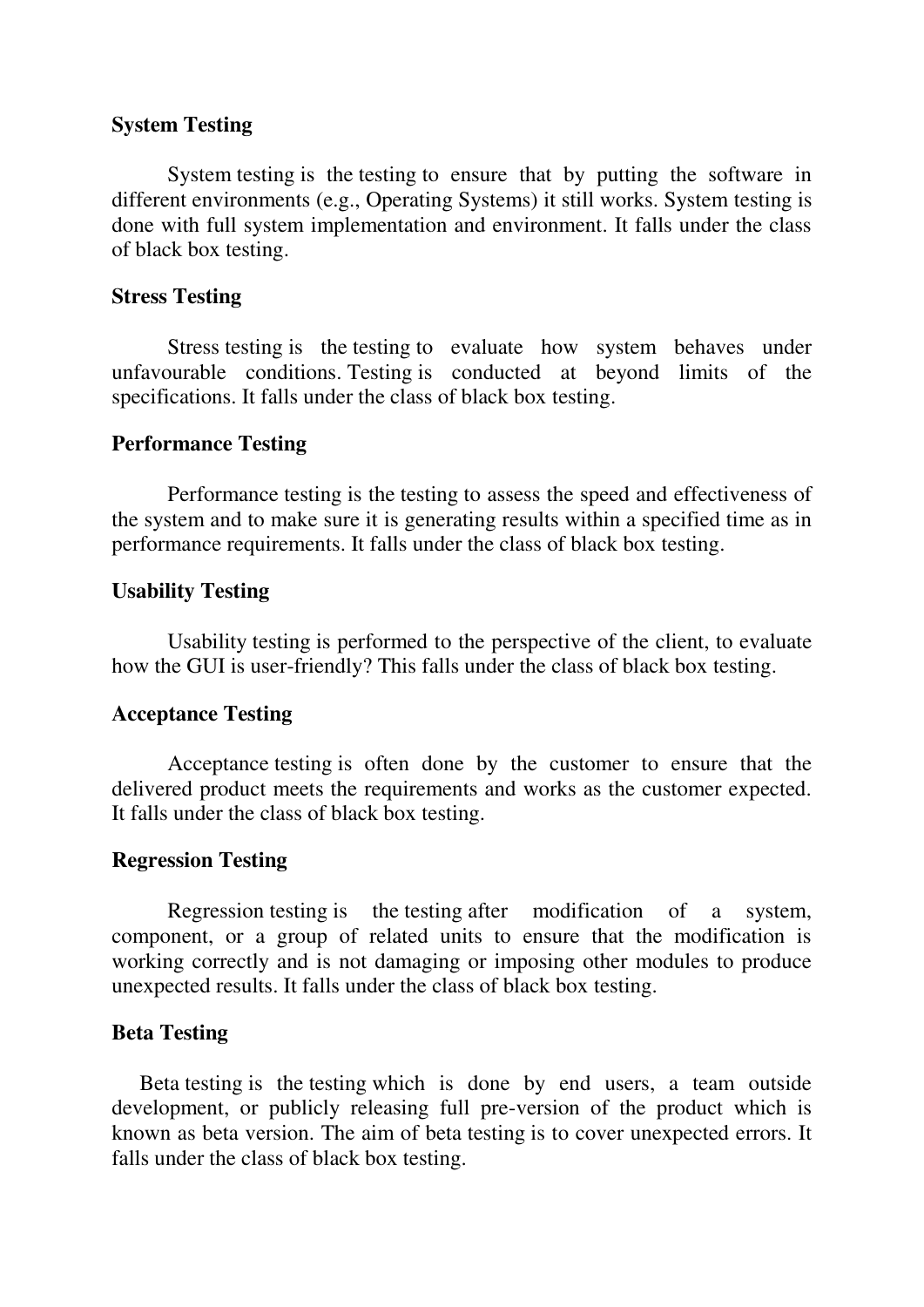## **2. Discuss about software requirements.**

[Requirements](https://www.tutorialspoint.com/) may arise in the requirement elicitation phase and what kinds of [requirements](https://www.tutorialspoint.com/) are expected from the [software](https://www.tutorialspoint.com/) system.

Broadly [software requirements](https://www.tutorialspoint.com/) should be categorized in two categories:

# **Functional [Requirements](https://www.tutorialspoint.com/)**

[Requirements,](https://www.tutorialspoint.com/) which are related to functional aspect of [software](https://www.tutorialspoint.com/) fall into this category.

They define functions and functionality within and from the [software](https://www.tutorialspoint.com/) system.

# **EXAMPLES**

- Search option given to user to search from various invoices.
- User should be able to mail any report to management.
- Users can be divided into groups and groups can be given separate rights.
- Should comply business rules and administrative functions.
- [Software](https://www.tutorialspoint.com/) is developed keeping downward compatibility intact.

# **Non-Functional [Requirements](https://www.tutorialspoint.com/)**

[Requirements,](https://www.tutorialspoint.com/) which are not related to functional aspect of [software,](https://www.tutorialspoint.com/) fall into this category. They are implicit or expected characteristics of [software,](https://www.tutorialspoint.com/) which users make assumption of.

Non-functional [requirements](https://www.tutorialspoint.com/) include -

- Security
- Logging
- Storage
- Configuration
- Performance
- $\cdot$  Cost
- Interoperability
- Flexibility
- Disaster recovery
- Accessibility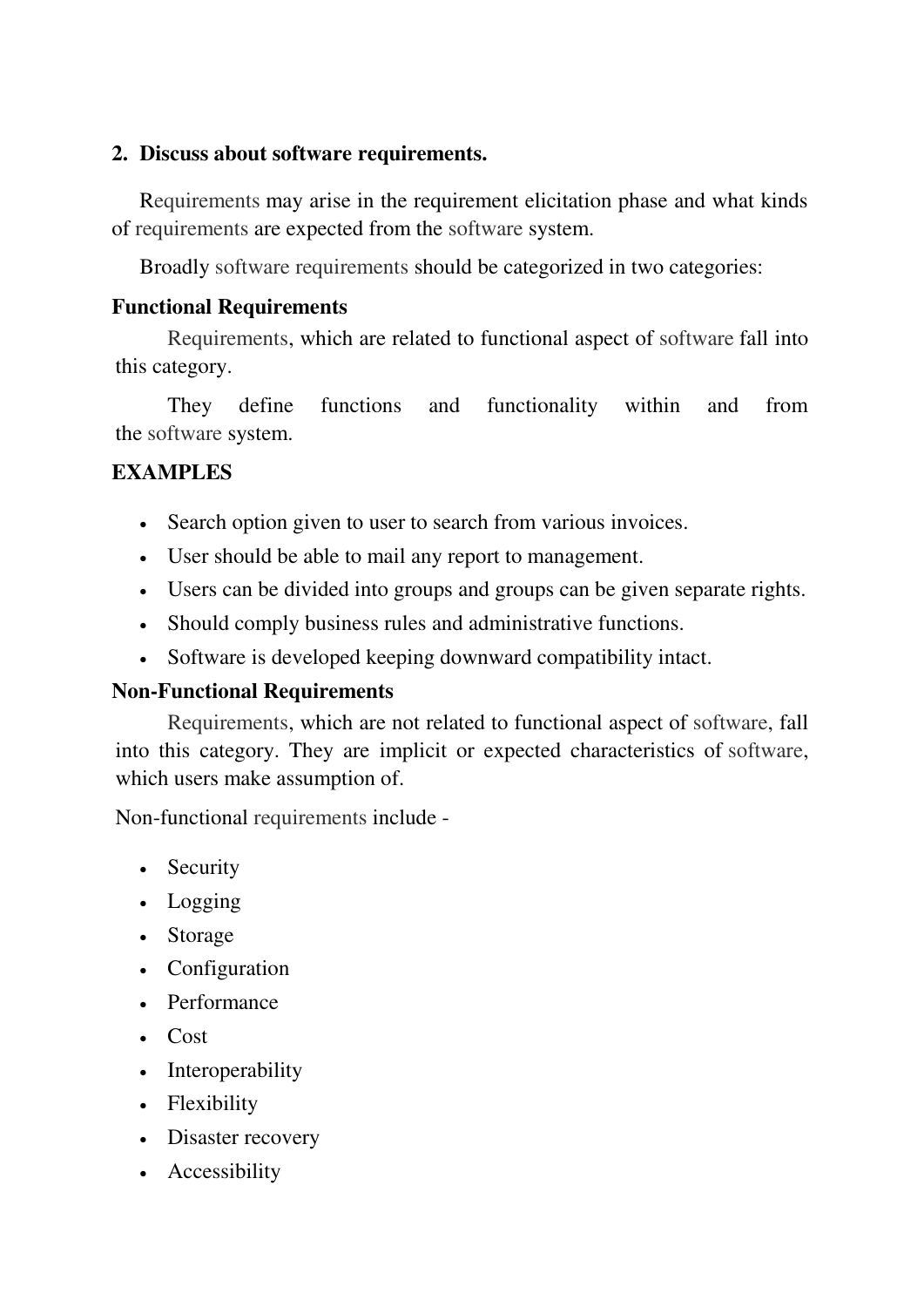[Requirements](https://www.tutorialspoint.com/) are categorized logically as

- Must Have : [Software](https://www.tutorialspoint.com/) cannot be said operational without them.
- Should have : Enhancing the functionality of [software.](https://www.tutorialspoint.com/)
- Could have : [Software](https://www.tutorialspoint.com/) can still properly function with these [requirements.](https://www.tutorialspoint.com/)
- Wish list : These [requirements](https://www.tutorialspoint.com/) do not map to any objectives of [software.](https://www.tutorialspoint.com/)

While developing [software,](https://www.tutorialspoint.com/) 'Must have' must be implemented, 'Should have' is a matter of debate with stakeholders and negation, whereas 'could have' and 'wish list' can be kept for [software](https://www.tutorialspoint.com/) updates.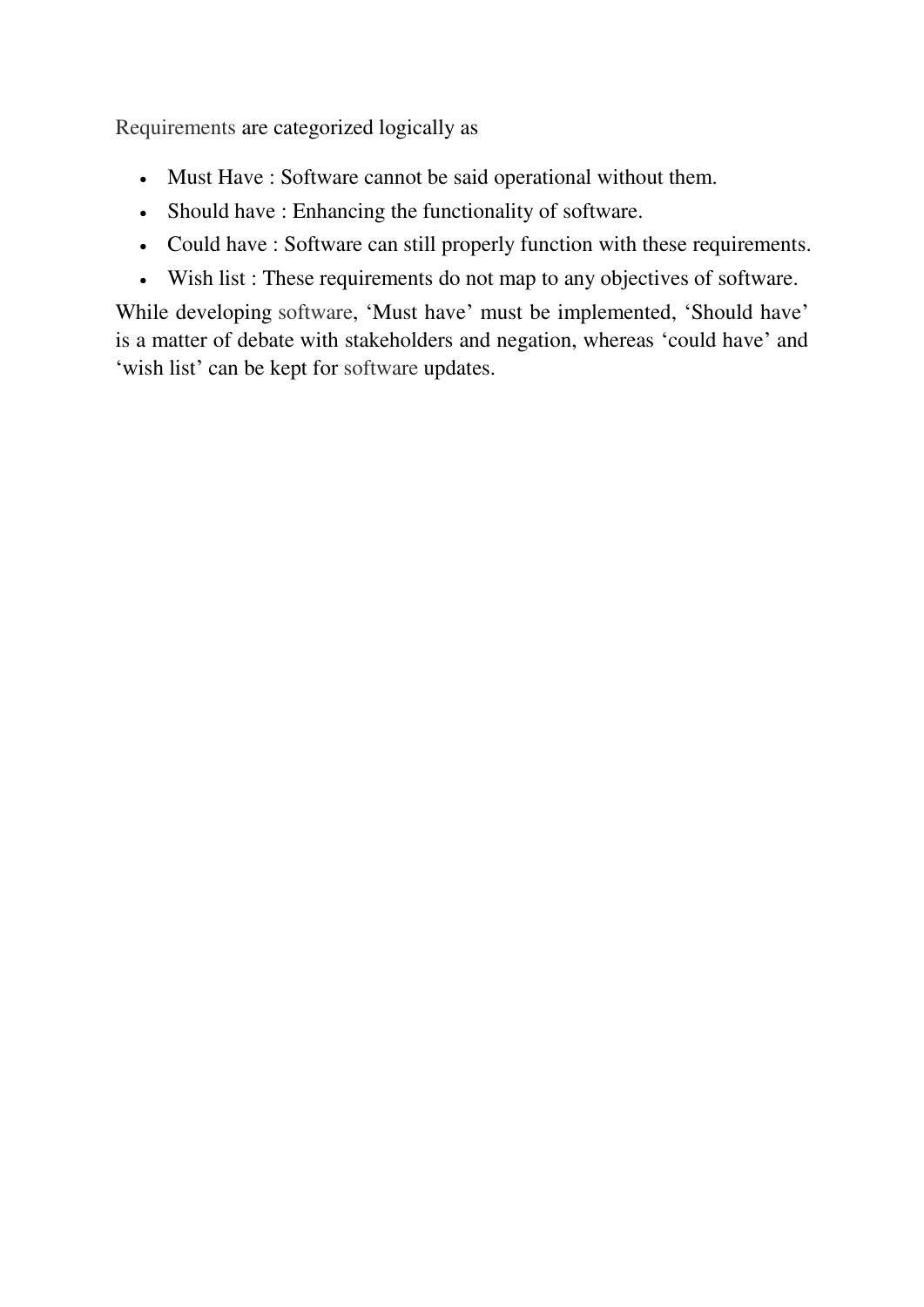# **UNIT V 5Mark**

## **1. Define software Quality.**

Quality software is reasonably [bug or defect](http://istqbexamcertification.com/what-is-defect-or-bugs-or-faults-in-software-testing/) free, delivered on time and within budget, meets requirements and/or expectations, and is maintainable.

# **2. What is meant by software quality assurance?**

Software quality assurance (SQA) is a process that ensures that developed software meets and complies with defined or standardized quality specifications.

 SQA is an on-going process within the software development life cycle (SDLC) that routinely checks the developed software to ensure it meets desired quality measures.

# **3. Define software review.**

A **software review** is "A process or meeting during which a software product is examined by a project personnel, managers, users, customers, user representatives, or other interested parties for comment or approval".

# **4. List out the key aspects of quality.**

- Good design  $-$  looks and style
- Good functionality it does the job well
- Reliable acceptable level of breakdowns or failure
- Consistency
- Durable lasts as long as it should
- Good after sales service
- Value for money

# **5. List out types of software reviews.**

Formal technical review Informal technical review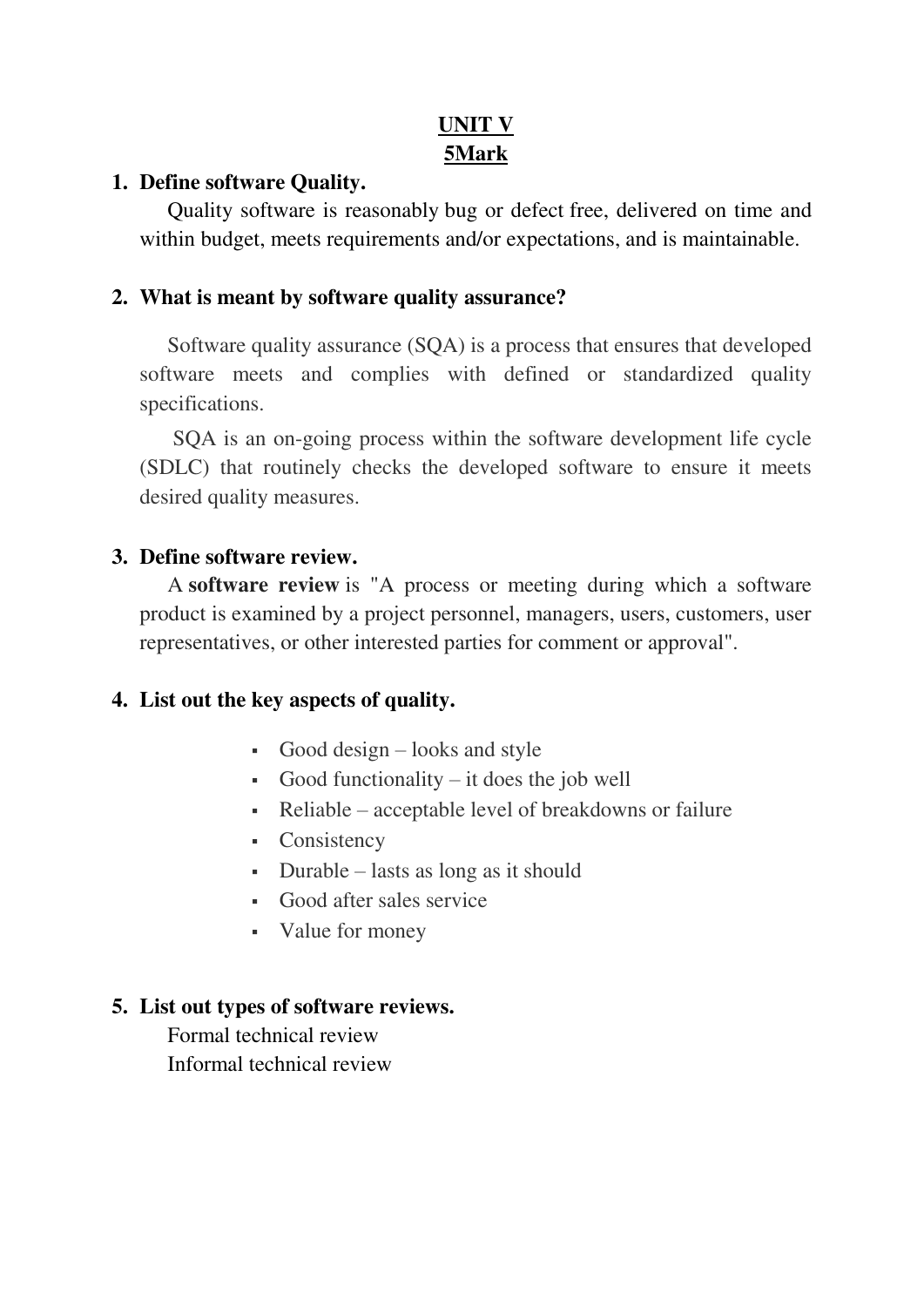### **6. Define formal technical review.**

Technical review should be done by the team of members. The document, which is going to be reviewed, who has prepared and reviewers should sit together and do the review of that document. It is called Peer Review.

If it is a technical document, It can be called as formal Technical review, I guess. It varies depends on the company policy.

## **7. What are non-functional requirements?**

The non-functional requirements of a software product are: reliability, usability, efficiency, delivery time, software development environment, security requirements, standards to be followed etc.

## **8. Define software reliability.**

It is the probability that software will work without failure for a specified period of time in a specified environment.

Reliability of software is measured in terms of Mean Time Between Failure (MTBF). For eg if MTBF = 10000 hours for an average software, then it should not fail for 10000 hours of continuous operation.

## **5Mark**

#### **1. Explain the key aspects of software quality.**

Key aspects of quality for the customer include:

- Good design  $-$  looks and style
- Good functionality it does the job well
- Reliable acceptable level of breakdowns or failure
- Consistency
- $\bullet$  Durable lasts as long as it should
- Good after sales service
- Value for money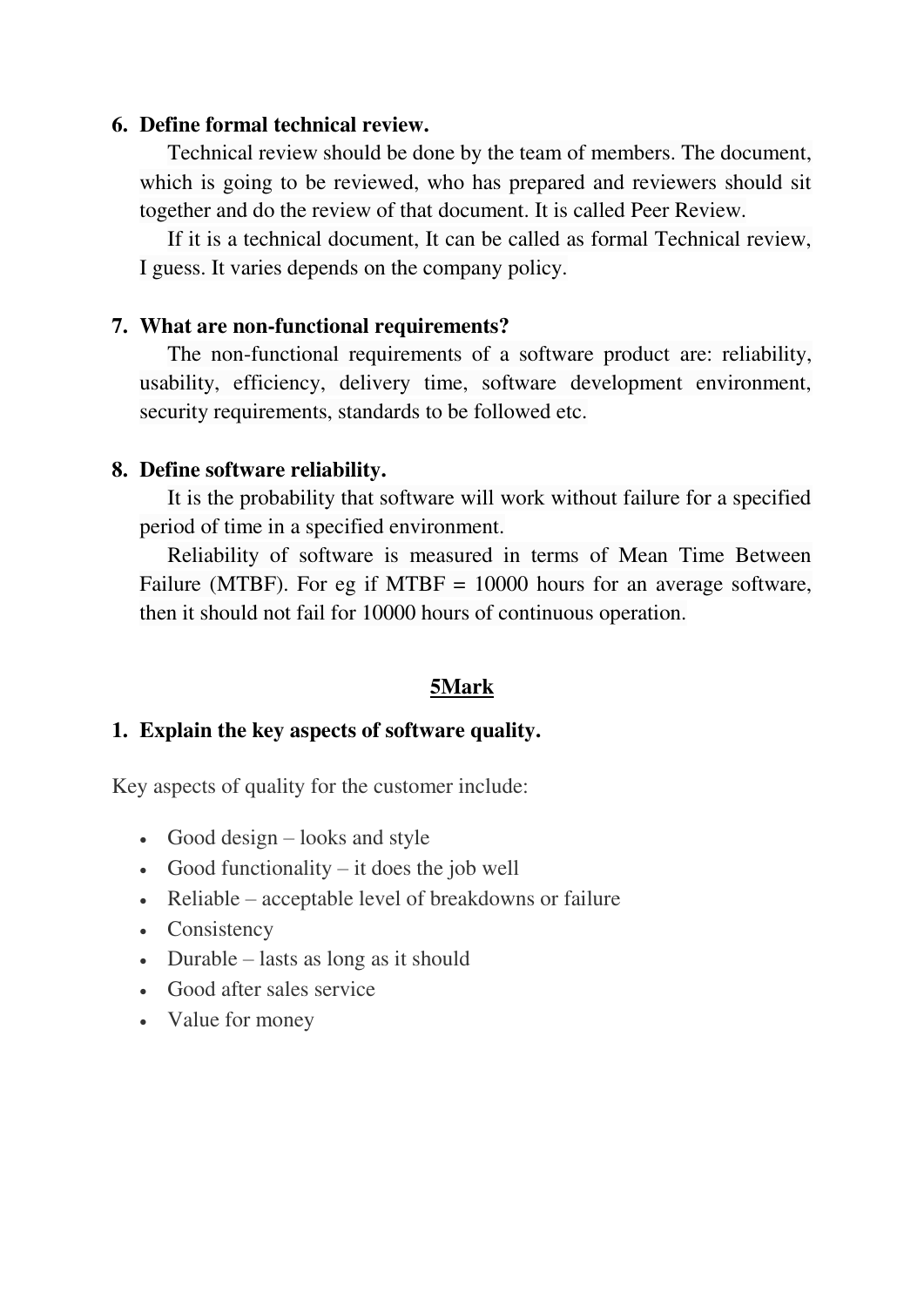## **Good design – looks and style:**

It is very important to have a good design. The application or product should meet all the requirement specifications and at the same time it should be user friendly.

# **Good functionality – it does the job well:**

Along with the good looks of the application or the product it's very important that the functionality should be intact.

# **Reliable – acceptable level of breakdowns or failure:**

After we have tested for all the features and their functionalities it also very important that the application or product should be reliable.

# **Consistency:**

The software should have consistency across the application or product. Single software can be multi-dimensional. It is very important that all the different dimensions should behave in a consistent manner.

# **Durable – lasts as long as it should:**

The software should be durable. The software product or application should continue to behave in the same way without any functional breaks.

## **Good after sales service:**

Once the product is shipped to the customers then maintenance comes into the picture. It is very important to provide good sales services to keep the customers happy and satisfied.

## **Value for money:**

It's always important to deliver the product to the customers which have value for money.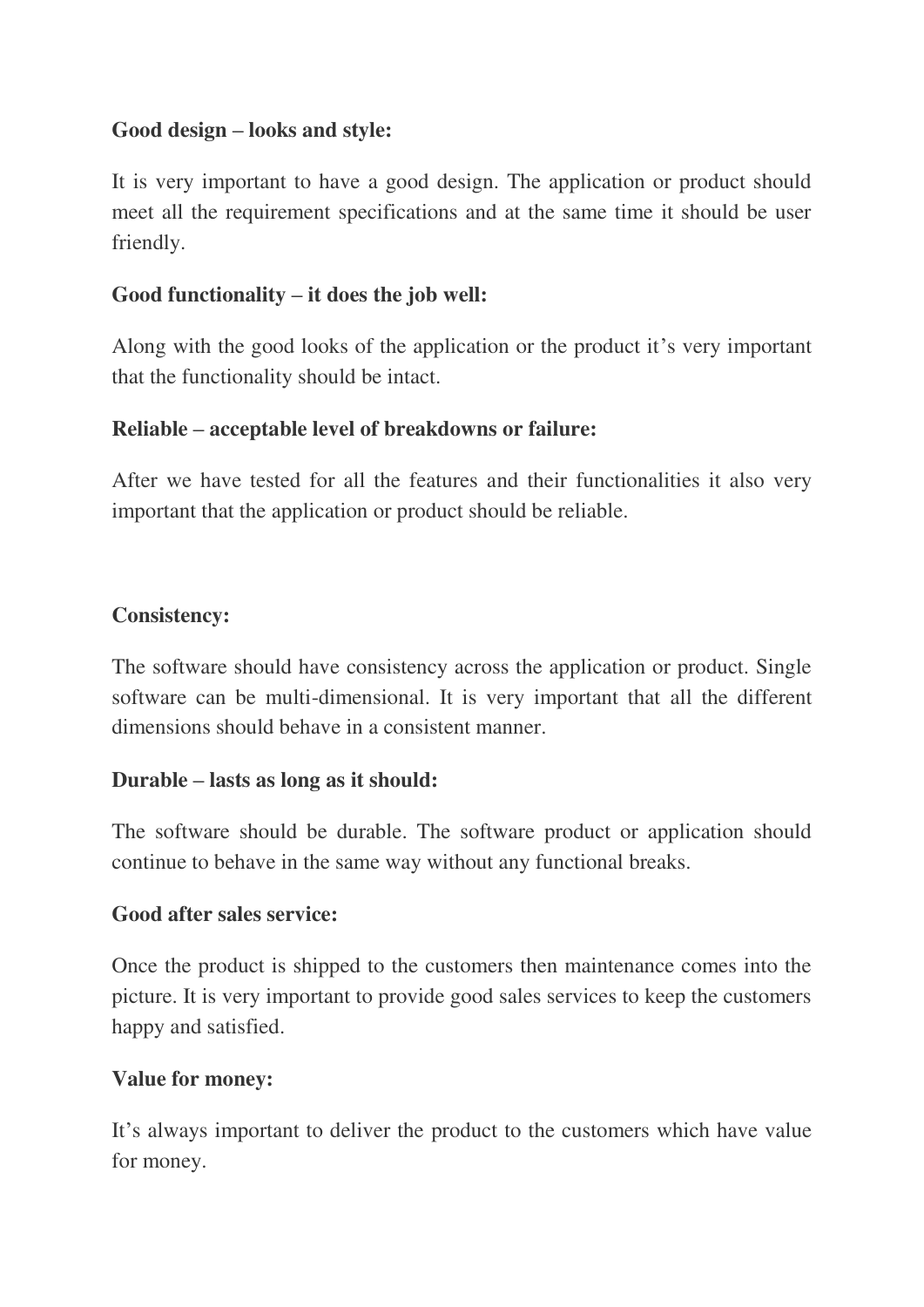## **10Mark**



#### **1. Explain the concept software product quality.**

- **Functional Suitability** (functional appropriateness) Does the function facilitate the completion of the user's task(s) and objectives?
- **Performance Efficiency** (time behavior) Does the printer function respond within three seconds?
- **Compatibility** (interoperability) Can the user print over a variety of networks and printers and on computers with different operating systems
- **Usability** (learnability) Can the user figure out how to print or will it take a rocket scientist?
- **Reliability** (recoverability) When the printer is unplugged in the middle of printing a task, is the user notified?
- **Security** (non-repudiation) Is there a record that the printer printed the file successfully?
- **Maintainability** (testability) Can test criteria be specified for the print function?
- **Portability** (adaptability) Can the software automatically adapt to new printer models, or an update in printer driver software?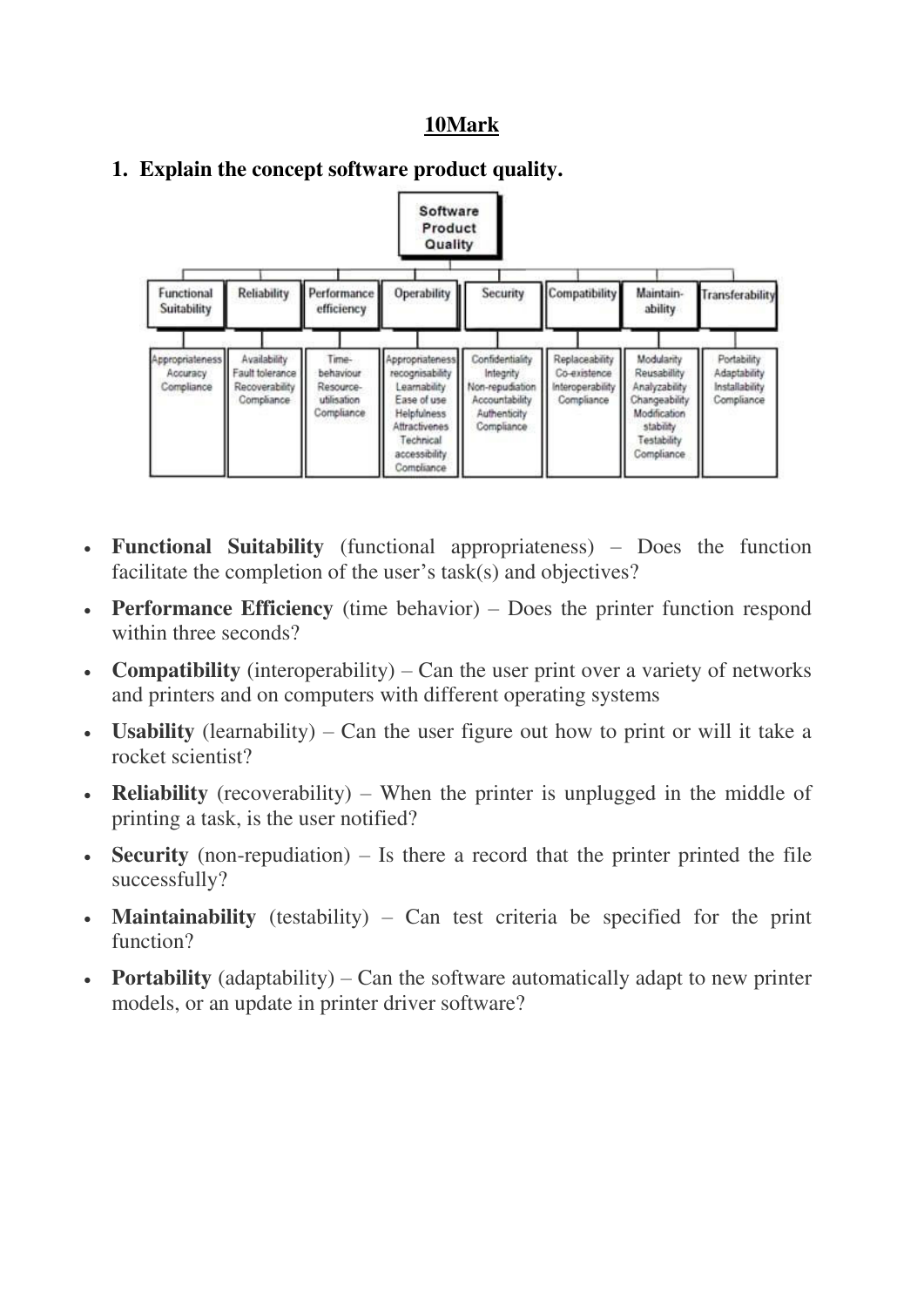# **2. Explain the concept software reviews.**

# 1. [Walkthrough:](http://istqbexamcertification.com/what-is-walkthrough-in-software-testing/)

- It is not a formal process
- It is led by the authors
- Author guide the participants through the document according to his or her thought process to achieve a common understanding and to gather feedback.
- Useful for the people if they are not from the software discipline, who are not used to or cannot easily understand software development process.
- Is especially useful for higher level documents like requirement specification, etc.

The goals of a walkthrough:

- To present the documents both within and outside the software discipline in order to gather the information regarding the topic under documentation.
- To explain or do the knowledge transfer and evaluate the contents of the document
- To achieve a common understanding and to gather feedback.
- To examine and discuss the validity of the proposed solutions

# 2. [Technical review:](http://istqbexamcertification.com/what-is-technical-review-in-software-testing/)

- It is less formal review
- It is led by the trained moderator but can also be led by a technical expert
- It is often performed as a peer review without management participation
- Defects are found by the experts (such as architects, designers, key users) who focus on the content of the document.
- In practice, technical reviews vary from quite informal to very formal

The goals of the technical review are:

- To ensure that an early stage the technical concepts are used correctly
- To access the value of technical concepts and alternatives in the product
- To have consistency in the use and representation of technical concepts